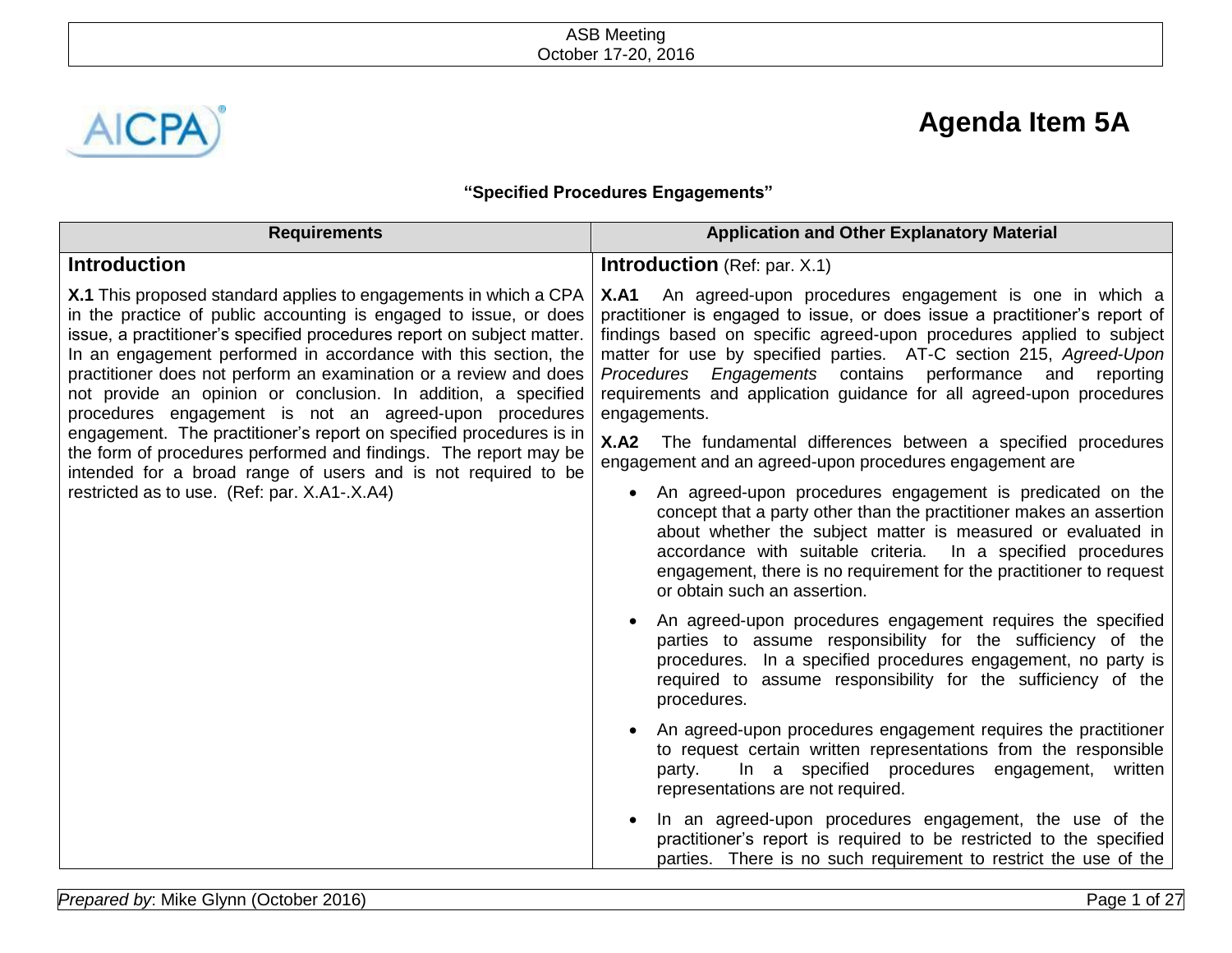| <b>Requirements</b>                                                                                                                                                                                                                                                                                                                                                          | <b>Application and Other Explanatory Material</b>                                                                                                                                                                                                                                                                                                                                                                                                                                                                                                                                                                                                                         |
|------------------------------------------------------------------------------------------------------------------------------------------------------------------------------------------------------------------------------------------------------------------------------------------------------------------------------------------------------------------------------|---------------------------------------------------------------------------------------------------------------------------------------------------------------------------------------------------------------------------------------------------------------------------------------------------------------------------------------------------------------------------------------------------------------------------------------------------------------------------------------------------------------------------------------------------------------------------------------------------------------------------------------------------------------------------|
|                                                                                                                                                                                                                                                                                                                                                                              | practitioner's report in a specified procedures engagement.                                                                                                                                                                                                                                                                                                                                                                                                                                                                                                                                                                                                               |
|                                                                                                                                                                                                                                                                                                                                                                              | <b>X.A3</b> Nothing in this standard is intended to preclude a practitioner from<br>performing a specified procedures engagement and an agreed-upon<br>procedures engagement on the same subject matter.                                                                                                                                                                                                                                                                                                                                                                                                                                                                  |
|                                                                                                                                                                                                                                                                                                                                                                              | X.A4 Individual users of the specified procedures report would make their<br>own determination as to how the report is to be used and relied upon based<br>on the procedures performed and the results obtained.                                                                                                                                                                                                                                                                                                                                                                                                                                                          |
| <b>Scope of This Standard</b>                                                                                                                                                                                                                                                                                                                                                | Scope of This Standard (Ref: par. X.2)                                                                                                                                                                                                                                                                                                                                                                                                                                                                                                                                                                                                                                    |
| When a practitioner performs services pursuant to an<br>X.2<br>engagement to issue a practitioner's specified procedures report on<br>subject matter as part of or in addition to another form of service, this<br>proposed standard applies only to those services described herein;<br>other professional standards would apply to the other services. (Ref:<br>par. X.A5) | <b>X.A5</b> Another form of service may include an audit, review, compilation, or<br>preparation of financial statements; an examination, review, or agreed-upon<br>procedures engagement performed pursuant to the attestation standards;<br>or a nonattest service other than financial statement preparation such as<br>engagements performed in accordance with Statement on Standards for<br>Consulting Services. A practitioner's specified procedures report may be<br>combined with a practitioner's report on such other services, provided the<br>types of services can be clearly distinguished and the applicable standards<br>for each service are followed. |
| <b>Objectives</b>                                                                                                                                                                                                                                                                                                                                                            |                                                                                                                                                                                                                                                                                                                                                                                                                                                                                                                                                                                                                                                                           |
| In conducting a specified procedures engagement, the<br>X.3<br>objectives of the practitioner are to                                                                                                                                                                                                                                                                         |                                                                                                                                                                                                                                                                                                                                                                                                                                                                                                                                                                                                                                                                           |
| a. apply procedures to the subject matter; and                                                                                                                                                                                                                                                                                                                               |                                                                                                                                                                                                                                                                                                                                                                                                                                                                                                                                                                                                                                                                           |
| b. issue a written practitioner's report that describes the<br>procedures applied and the practitioner's findings.                                                                                                                                                                                                                                                           |                                                                                                                                                                                                                                                                                                                                                                                                                                                                                                                                                                                                                                                                           |
| <b>Requirements</b>                                                                                                                                                                                                                                                                                                                                                          |                                                                                                                                                                                                                                                                                                                                                                                                                                                                                                                                                                                                                                                                           |
| <b>Conduct of a Specified Procedures Engagement</b>                                                                                                                                                                                                                                                                                                                          |                                                                                                                                                                                                                                                                                                                                                                                                                                                                                                                                                                                                                                                                           |
| In performing a specified procedures engagement, the<br>X.4<br>practitioner should comply with this section and [reference to<br>Common Concepts section].                                                                                                                                                                                                                   |                                                                                                                                                                                                                                                                                                                                                                                                                                                                                                                                                                                                                                                                           |
| <b>Preconditions for a Specified Procedures Engagement</b>                                                                                                                                                                                                                                                                                                                   |                                                                                                                                                                                                                                                                                                                                                                                                                                                                                                                                                                                                                                                                           |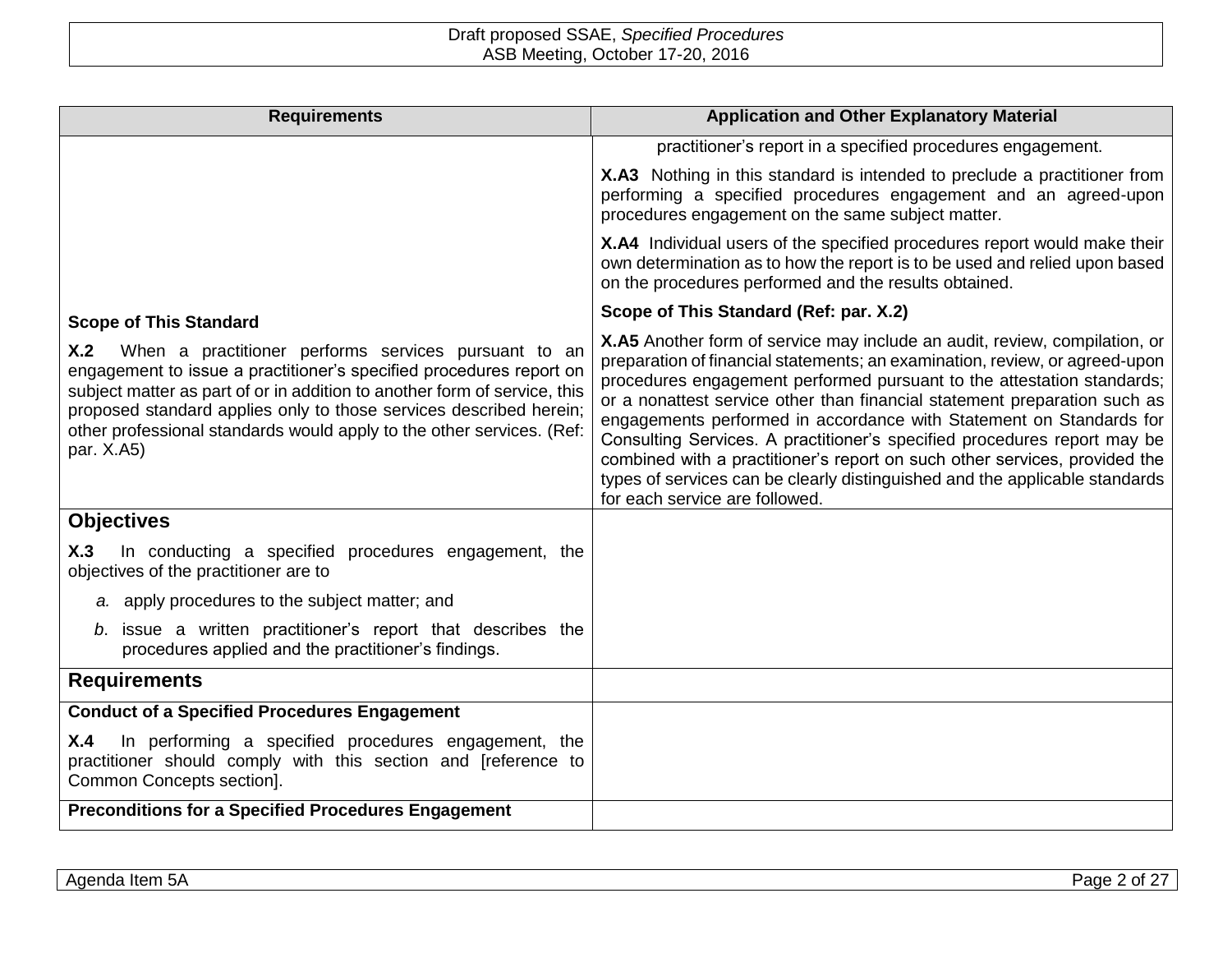| <b>Requirements</b>                                                                                                                                                                                                                                                                                                                                                                                                                                                                                                                                                                                                                                                                                                                                                                                                                                                                                  | <b>Application and Other Explanatory Material</b>                                                                                                                                                                                                                                                                                                                                                                                                                                                                                                                                                                                                                                                                                                                                                                                                                                                                                         |
|------------------------------------------------------------------------------------------------------------------------------------------------------------------------------------------------------------------------------------------------------------------------------------------------------------------------------------------------------------------------------------------------------------------------------------------------------------------------------------------------------------------------------------------------------------------------------------------------------------------------------------------------------------------------------------------------------------------------------------------------------------------------------------------------------------------------------------------------------------------------------------------------------|-------------------------------------------------------------------------------------------------------------------------------------------------------------------------------------------------------------------------------------------------------------------------------------------------------------------------------------------------------------------------------------------------------------------------------------------------------------------------------------------------------------------------------------------------------------------------------------------------------------------------------------------------------------------------------------------------------------------------------------------------------------------------------------------------------------------------------------------------------------------------------------------------------------------------------------------|
| X.5 Paragraph Y.24 of [reference to Common Concepts section]<br>indicates that a practitioner must be independent when performing a<br>direct engagement in accordance with the direct engagement<br>standards unless the practitioner is required by law or regulation to<br>accept the engagement and report on the subject matter. When the<br>practitioner is not independent but is required by law or regulation to<br>accept a specified procedures engagement and report on the subject<br>matter, the practitioner's report should specifically state that the<br>practitioner is not independent. The practitioner is neither required<br>to provide, nor precluded from providing, the reasons for the lack of<br>independence; however, if the practitioner chooses to provide the<br>reasons for the lack of independence, the practitioner should include<br>all the reasons therefor. |                                                                                                                                                                                                                                                                                                                                                                                                                                                                                                                                                                                                                                                                                                                                                                                                                                                                                                                                           |
| Agreeing on the Terms of the Engagement                                                                                                                                                                                                                                                                                                                                                                                                                                                                                                                                                                                                                                                                                                                                                                                                                                                              | Agreeing on the Terms of the Engagement (Ref: par. X.6-X.7, X.10 and                                                                                                                                                                                                                                                                                                                                                                                                                                                                                                                                                                                                                                                                                                                                                                                                                                                                      |
| X.6 The practitioner should agree upon the terms of the engagement<br>with the engaging party. The agreed-upon terms of the engagement<br>should be specified in sufficient detail in an engagement letter or<br>other suitable form of written agreement. (Ref: par. X.A6-X.A7)                                                                                                                                                                                                                                                                                                                                                                                                                                                                                                                                                                                                                     | X.16<br>X.A6 An oral understanding of the terms of the engagement is not<br>sufficient. An engagement letter is the most common and usually the most<br>convenient method for documenting the understanding with management<br>regarding the services to be performed for a specified procedures<br>engagement.<br>X.A7 It is in the interests of both the engaging party and the practitioner to<br>document the agreed-upon terms of the engagement before the<br>commencement of the engagement to help avoid misunderstandings. For<br>example, it reduces the risk that the engaging party may inappropriately rely<br>on or expect the practitioner to protect the engaging party against certain<br>risks or perform certain functions, including those that are the engaging<br>party's responsibility. The form and content of the engagement letter or<br>other suitable form of written agreement may vary with the engagement |
| X.7 The agreed-upon terms of the engagement should include the                                                                                                                                                                                                                                                                                                                                                                                                                                                                                                                                                                                                                                                                                                                                                                                                                                       | circumstances.                                                                                                                                                                                                                                                                                                                                                                                                                                                                                                                                                                                                                                                                                                                                                                                                                                                                                                                            |
| following:                                                                                                                                                                                                                                                                                                                                                                                                                                                                                                                                                                                                                                                                                                                                                                                                                                                                                           |                                                                                                                                                                                                                                                                                                                                                                                                                                                                                                                                                                                                                                                                                                                                                                                                                                                                                                                                           |
| a. The objectives of the engagement                                                                                                                                                                                                                                                                                                                                                                                                                                                                                                                                                                                                                                                                                                                                                                                                                                                                  |                                                                                                                                                                                                                                                                                                                                                                                                                                                                                                                                                                                                                                                                                                                                                                                                                                                                                                                                           |
| b. Identification of the engaging party                                                                                                                                                                                                                                                                                                                                                                                                                                                                                                                                                                                                                                                                                                                                                                                                                                                              | <b>X.A8</b> The criteria may be indicated in the procedures as opposed to<br>described separately.                                                                                                                                                                                                                                                                                                                                                                                                                                                                                                                                                                                                                                                                                                                                                                                                                                        |
| Agenda Item 5A                                                                                                                                                                                                                                                                                                                                                                                                                                                                                                                                                                                                                                                                                                                                                                                                                                                                                       | Page 3 of 27                                                                                                                                                                                                                                                                                                                                                                                                                                                                                                                                                                                                                                                                                                                                                                                                                                                                                                                              |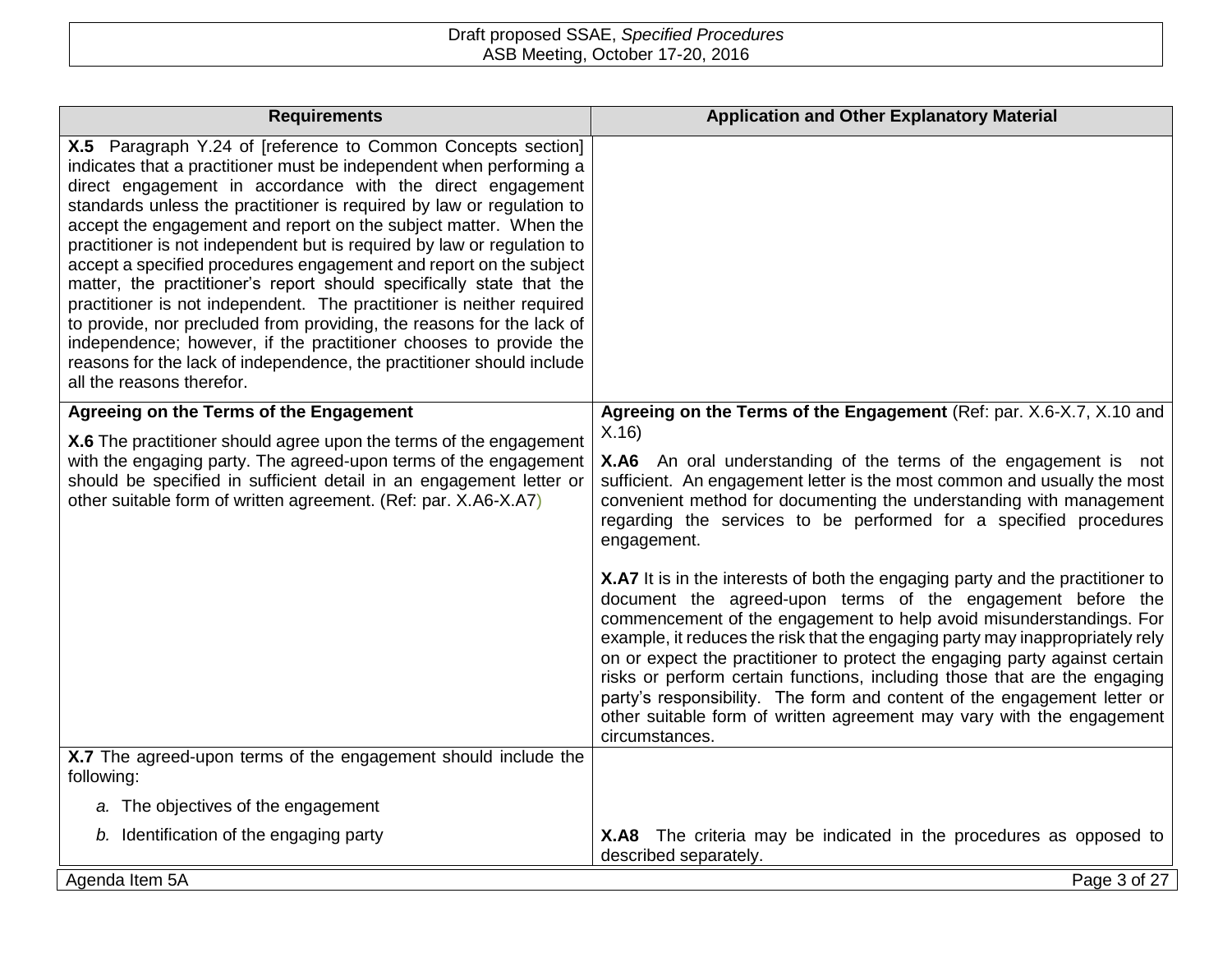| <b>Requirements</b>                                                                                                                                                                                  | <b>Application and Other Explanatory Material</b>                                                                                                                                                                                                                                                                                                                                                                                                                                                                                                 |                                                                                                                                                                                                                                                                                                                                                                                                                                                                                                                                                                                                                                                                                                                                                                                                                                                                                                                                                                                                           |  |
|------------------------------------------------------------------------------------------------------------------------------------------------------------------------------------------------------|---------------------------------------------------------------------------------------------------------------------------------------------------------------------------------------------------------------------------------------------------------------------------------------------------------------------------------------------------------------------------------------------------------------------------------------------------------------------------------------------------------------------------------------------------|-----------------------------------------------------------------------------------------------------------------------------------------------------------------------------------------------------------------------------------------------------------------------------------------------------------------------------------------------------------------------------------------------------------------------------------------------------------------------------------------------------------------------------------------------------------------------------------------------------------------------------------------------------------------------------------------------------------------------------------------------------------------------------------------------------------------------------------------------------------------------------------------------------------------------------------------------------------------------------------------------------------|--|
| c. Identification of the subject matter and the criteria to be used<br>(Ref: par. X.A8)<br>d. The nature of the expected specified procedures (Ref: par.<br>X.A9                                     | X.A9 The nature of a specified procedures engagement is such that the<br>procedures may evolve or be modified during the course of the<br>engagement. The necessary procedures may not be finalized at the onset<br>of the engagement and therefore, the terms of the engagement need only<br>include the nature of the expected procedures and not the actual<br>procedures. If the actual procedures are known at the onset of the<br>engagement, the agreed-upon terms of the engagement may include the<br>actual procedures to be performed. |                                                                                                                                                                                                                                                                                                                                                                                                                                                                                                                                                                                                                                                                                                                                                                                                                                                                                                                                                                                                           |  |
| e. The responsibilities of the engaging party, including<br>acknowledging the procedures performed prior to issuance of<br>the practitioner's specified procedures report (Ref: par.<br>X.A10-X.A11) | f.                                                                                                                                                                                                                                                                                                                                                                                                                                                                                                                                                | <b>X.A10</b> The responsibilities of the engaging party may include<br>a. The subject matter<br>b. The sufficiency of the specified procedures to meet the objectives<br>of the engagement<br>c. The prevention and detection of fraud<br>d. Ensuring that the entity complies with laws and regulations<br>applicable to its activities<br>e. The accuracy and completeness of the records, documents,<br>explanations, and other information, including significant judgments,<br>the engaging party provides the practitioner for the engagement<br>Providing the practitioner with<br>Access to all information of which the engaging party is<br>aware that is relevant to the engagement, such as records,<br>documents, and other matters<br>Additional information that the practitioner may request from<br>the engaging party for the purpose of the specified<br>procedures engagement<br>Unrestricted access to persons of whom the practitioner<br>determines it necessary to make inquiries |  |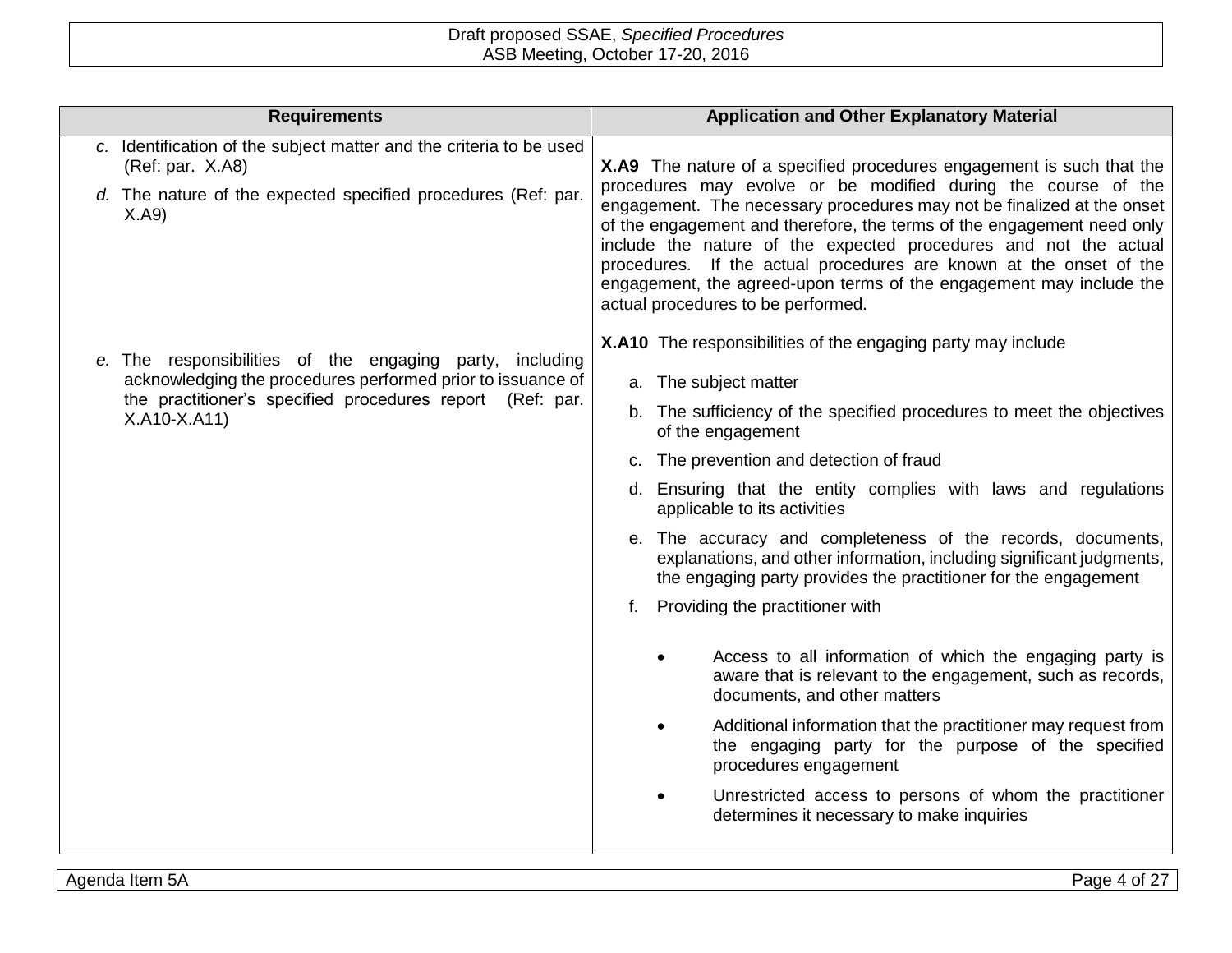|                                                                                                                                                                           | <b>Requirements</b>                                                                                                                                                                                                                        | <b>Application and Other Explanatory Material</b>                                                                                                                                                                                                                                                                                                                                                                                                                                                                                                                                                                                                  |
|---------------------------------------------------------------------------------------------------------------------------------------------------------------------------|--------------------------------------------------------------------------------------------------------------------------------------------------------------------------------------------------------------------------------------------|----------------------------------------------------------------------------------------------------------------------------------------------------------------------------------------------------------------------------------------------------------------------------------------------------------------------------------------------------------------------------------------------------------------------------------------------------------------------------------------------------------------------------------------------------------------------------------------------------------------------------------------------------|
| f.                                                                                                                                                                        | The responsibilities of the practitioner (Ref: par. X.A12-<br>X.A13)                                                                                                                                                                       | X.A11 While there is no requirement for the engaging party to acknowledge<br>responsibility for the sufficiency of the procedures to meet the objectives of<br>engagement, the engaging party's responsibilities include<br>the<br>acknowledging the procedures performed. If known at the onset of the<br>engagement, the practitioner may request that the engaging party<br>acknowledge the procedures to be performed in the engagement letter.<br>Such acknowledgement may also be included in an amendment to the<br>engagement letter, in a representation letter, or some other written<br>communication.                                  |
|                                                                                                                                                                           |                                                                                                                                                                                                                                            | X.A12 The responsibility of the practitioner is to carry out the procedures<br>and report the findings in accordance with the attestation standards. The<br>practitioner assumes the risk that misapplication of the procedures may<br>result in inappropriate findings being reported. Furthermore, the practitioner<br>assumes the risk that appropriate findings may not be reported or may be<br>reported inaccurately. The practitioner's risks can be reduced through<br>adequate planning and supervision and due professional care in performing<br>the procedures, accumulating the findings, and preparing the practitioner's<br>report. |
|                                                                                                                                                                           |                                                                                                                                                                                                                                            | X.A13 The practitioner has no responsibility to determine the differences<br>between the specified procedures to be performed and the procedures that<br>the practitioner would have determined to be necessary had the practitioner<br>been engaged to perform another form of attestation engagement. The<br>procedures that the practitioner performs pursuant to a specified<br>procedures engagement may be more or less extensive than the<br>procedures that the practitioner would determine to be necessary had the<br>practitioner been engaged to perform another form of engagement.                                                   |
| a.                                                                                                                                                                        | The limitations of a specified procedures engagement,<br>including a statement that the procedures performed may not<br>address all of the items of interest to a user and may not meet<br>the needs of all users. (Ref: par. X.A14-X.A15) | X.A14 The limitations of a specified procedures engagement include<br>instances in which the source data may be not be complete or accurate, the<br>user may infer a level of assurance from the procedures performed and<br>findings, and procedures or findings may not be appropriate for general use.                                                                                                                                                                                                                                                                                                                                          |
| h. A statement that the engagement will be conducted in<br>accordance with attestation standards established by the<br>American Institute of Certified Public Accountants | Such instances include procedures or findings that:<br>may not be understood by a general audience,<br>may be associated with laws or regulations, or                                                                                      |                                                                                                                                                                                                                                                                                                                                                                                                                                                                                                                                                                                                                                                    |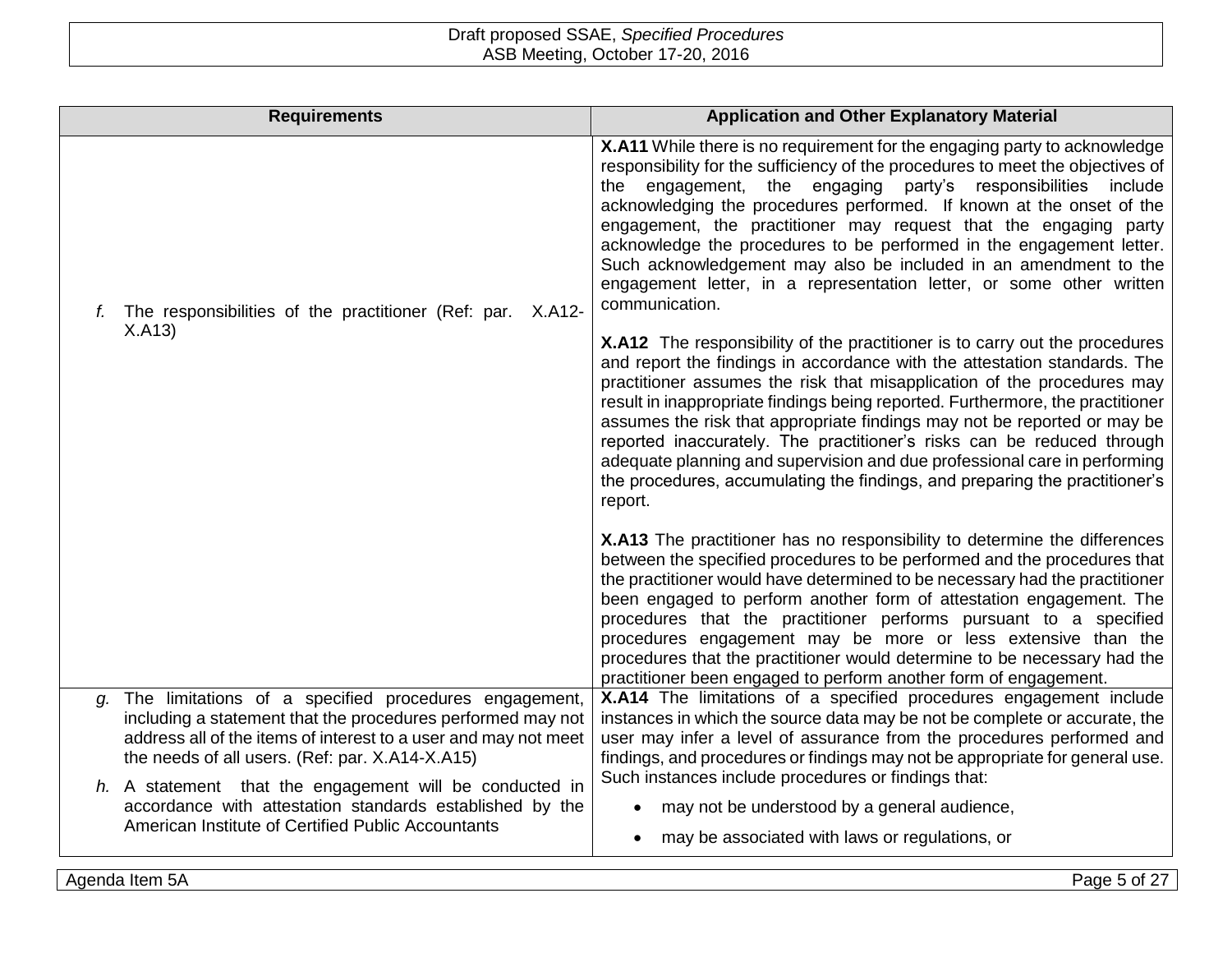| <b>Requirements</b>                                                                                                                           | <b>Application and Other Explanatory Material</b>                                                                                                                                                                                                                                                                                                                                                                                                                                                                                                                                                                        |
|-----------------------------------------------------------------------------------------------------------------------------------------------|--------------------------------------------------------------------------------------------------------------------------------------------------------------------------------------------------------------------------------------------------------------------------------------------------------------------------------------------------------------------------------------------------------------------------------------------------------------------------------------------------------------------------------------------------------------------------------------------------------------------------|
| <i>i.</i> Assistance to be provided to the practitioner                                                                                       | contain non-public personally identifiable information (PII) or<br>$\bullet$<br>sensitive personal information (SPI).                                                                                                                                                                                                                                                                                                                                                                                                                                                                                                    |
| Involvement of an external specialist, if applicable                                                                                          | X.A15 The practitioner may, in connection with establishing the terms of<br>the engagement, reach an understanding with the entity that the intended<br>use of the practitioner's specified procedures report will be restricted. The<br>practitioner may also obtain the entity's written agreement that the entity<br>and any specified parties will not distribute the practitioner's specified<br>procedures report to parties other than the specified parties.                                                                                                                                                     |
| k. Materiality limits, if applicable (Ref: par. X.A16)                                                                                        | X.A16 The practitioner has no responsibility to agree upon with, or<br>otherwise obtain from, the engaging party specified materiality limits. The<br>requirement to include materiality limits in the terms of the engagement is<br>applicable only when the practitioner is aware of, or establishes, such<br>materiality limits at the onset of the engagement, for example, that<br>exceptions will not be reported for differences less than \$1,000 that are due<br>to rounding. Materiality limits may be obtained from, or agreed upon by,<br>the engaging party after agreement on the terms of the engagement. |
| X.8 The engagement letter or other suitable form of written<br>agreement should be addressed to the engaging party and should be<br>signed by |                                                                                                                                                                                                                                                                                                                                                                                                                                                                                                                                                                                                                          |
| a. The practitioner or the practitioner's firm and<br>b. The engaging party                                                                   |                                                                                                                                                                                                                                                                                                                                                                                                                                                                                                                                                                                                                          |
| <b>Procedures to be Performed</b>                                                                                                             | Procedures to be Performed (Ref: par. X.9-10)                                                                                                                                                                                                                                                                                                                                                                                                                                                                                                                                                                            |
| X.9 Obtain the engaging party's written acknowledgment of the<br>procedures to be performed. (Ref: par. X.A17)                                | X.A17 The engaging party's written acknowledgement of the procedures<br>to be performed may be included in the engagement letter, an amendment                                                                                                                                                                                                                                                                                                                                                                                                                                                                           |
| X.10 The practitioner should perform specified procedures that are<br>intended to meet the objectives of the engagement. (Ref: par. X.A9      | to the engagement letter, in a representation letter, or some other written<br>communication                                                                                                                                                                                                                                                                                                                                                                                                                                                                                                                             |
| and $X.A18$ )                                                                                                                                 | X. A18 The specified procedures may be designed by the practitioner, the<br>engaging party, an other party, or a combination of these parties. Neither<br>the practitioner, engaging party, nor any other party are required to take<br>responsibility that the specified procedures are sufficient to meet the<br>objectives of the engagement or the anticipated expectations of any<br>potential user of the practitioner's specified procedures report. However,                                                                                                                                                     |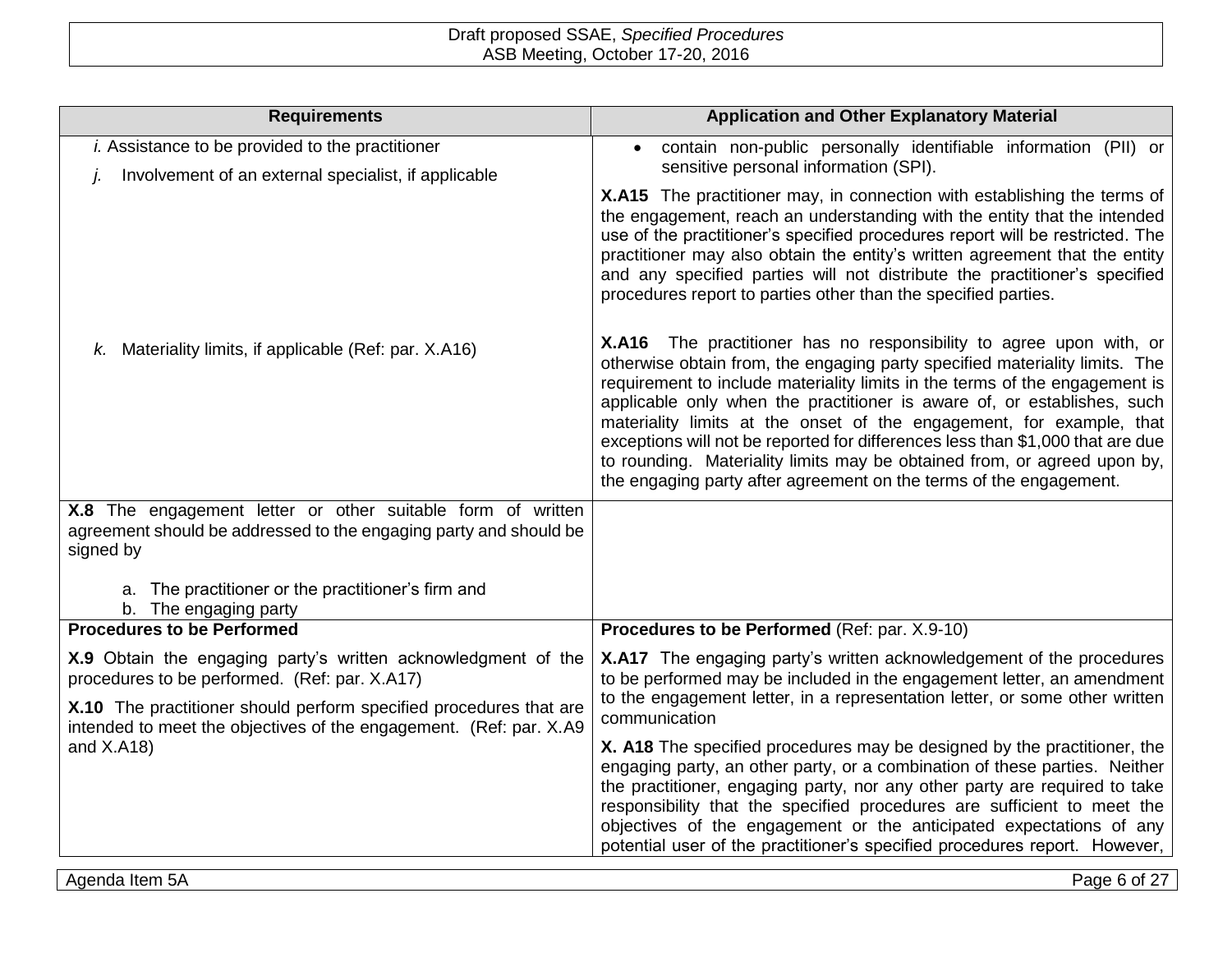| <b>Requirements</b>                                                                                                                                    | <b>Application and Other Explanatory Material</b>                                                                                                                                                                                                                                                                                                          |  |  |  |
|--------------------------------------------------------------------------------------------------------------------------------------------------------|------------------------------------------------------------------------------------------------------------------------------------------------------------------------------------------------------------------------------------------------------------------------------------------------------------------------------------------------------------|--|--|--|
|                                                                                                                                                        | nothing precludes the engaging party or an other party from taking such<br>responsibility or the practitioner from requesting that the engaging party or<br>other party take such responsibility.                                                                                                                                                          |  |  |  |
| X.11 The procedures performed pursuant to paragraph X.10<br>should specify the nature, timing, and extent of the procedures.<br>(Ref: par. X.A19-.A23) | X.A19 The procedures to be performed may be as limited or as extensive<br>as determined to be appropriate to meet the objectives of the<br>engagement. However, mere reading of specified information about the<br>subject matter does not constitute a procedure sufficient to permit a<br>practitioner to report on the results of specified procedures. |  |  |  |
|                                                                                                                                                        | X.A20 Examples of appropriate procedures include the following:                                                                                                                                                                                                                                                                                            |  |  |  |
|                                                                                                                                                        | Execution of a sampling application in accordance with relevant                                                                                                                                                                                                                                                                                            |  |  |  |
|                                                                                                                                                        | parameters                                                                                                                                                                                                                                                                                                                                                 |  |  |  |
|                                                                                                                                                        | Inspection of specified documents evidencing certain types of<br>transactions or detailed attributes thereof                                                                                                                                                                                                                                               |  |  |  |
|                                                                                                                                                        | Confirmation of specific information with third parties                                                                                                                                                                                                                                                                                                    |  |  |  |
|                                                                                                                                                        | Comparison of documents, schedules, or analyses with certain<br>specified attributes                                                                                                                                                                                                                                                                       |  |  |  |
|                                                                                                                                                        | Performance of specific procedures on work performed by others                                                                                                                                                                                                                                                                                             |  |  |  |
|                                                                                                                                                        | Performance of mathematical computations                                                                                                                                                                                                                                                                                                                   |  |  |  |
|                                                                                                                                                        | X.A21 Examples of inappropriate procedures include the following:                                                                                                                                                                                                                                                                                          |  |  |  |
|                                                                                                                                                        | Mere reading of the work performed by others solely to describe                                                                                                                                                                                                                                                                                            |  |  |  |
|                                                                                                                                                        | their findings                                                                                                                                                                                                                                                                                                                                             |  |  |  |
|                                                                                                                                                        | Evaluating the competency or objectivity of another party                                                                                                                                                                                                                                                                                                  |  |  |  |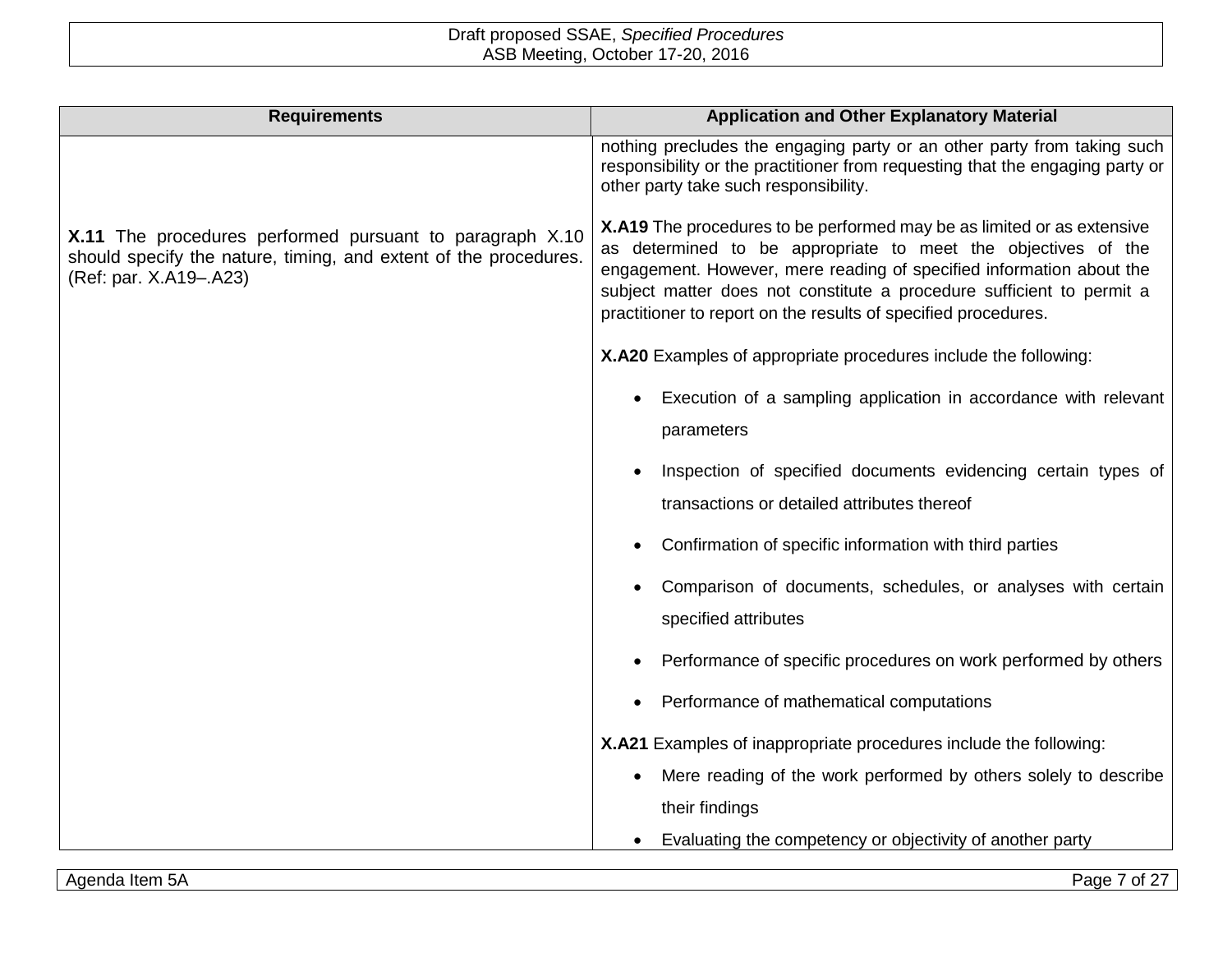| <b>Requirements</b>                                                                                                                                                                                                                                                                                                                                                                                                                                                       | <b>Application and Other Explanatory Material</b>                                                                                                                                                                                                                                                                                                      |  |  |  |
|---------------------------------------------------------------------------------------------------------------------------------------------------------------------------------------------------------------------------------------------------------------------------------------------------------------------------------------------------------------------------------------------------------------------------------------------------------------------------|--------------------------------------------------------------------------------------------------------------------------------------------------------------------------------------------------------------------------------------------------------------------------------------------------------------------------------------------------------|--|--|--|
| X.12 The practitioner should utilize professional judgment in making<br>a determination as to whether the specified procedures are<br>sufficiently precise and clear. The practitioner should not perform<br>procedures that are open to varying interpretations or that use vague<br>or ambiguous language. Terms of uncertain meaning (such as<br>general review, limited review, check, or test) should not be used in<br>describing the procedures. (Ref: par. X.A24) | Obtaining an understanding about a particular subject<br>Interpreting documents outside the scope of the practitioner's<br>professional expertise                                                                                                                                                                                                      |  |  |  |
|                                                                                                                                                                                                                                                                                                                                                                                                                                                                           | X.A22 If the practitioner is selecting a sample, stating the size of the sample<br>and how the selection was made contributes to the specificity of the<br>description of procedures performed (for example, 50 items starting at the<br>eighth item and selecting every fifteenth item thereafter or invoices issued<br>from May 1 to July 31, 20XX). |  |  |  |
|                                                                                                                                                                                                                                                                                                                                                                                                                                                                           | X.A23 Examples of other information the practitioner may include are the<br>date the procedure was performed and the sources of information used in<br>performing the procedure.                                                                                                                                                                       |  |  |  |
|                                                                                                                                                                                                                                                                                                                                                                                                                                                                           | X.A24 To avoid vague or ambiguous language, the procedures to be<br>performed are characterized by the action to be taken at a level of specificity<br>sufficient for a reader to understand the nature and extent of the procedures<br>performed. Examples of acceptable descriptions of actions are the<br>following:<br>Inspect                     |  |  |  |
|                                                                                                                                                                                                                                                                                                                                                                                                                                                                           | Compare                                                                                                                                                                                                                                                                                                                                                |  |  |  |
|                                                                                                                                                                                                                                                                                                                                                                                                                                                                           | Agree                                                                                                                                                                                                                                                                                                                                                  |  |  |  |
|                                                                                                                                                                                                                                                                                                                                                                                                                                                                           | Trace                                                                                                                                                                                                                                                                                                                                                  |  |  |  |
|                                                                                                                                                                                                                                                                                                                                                                                                                                                                           | Inquire                                                                                                                                                                                                                                                                                                                                                |  |  |  |
|                                                                                                                                                                                                                                                                                                                                                                                                                                                                           | Recalculate<br>Observe                                                                                                                                                                                                                                                                                                                                 |  |  |  |
|                                                                                                                                                                                                                                                                                                                                                                                                                                                                           | Mathematically check                                                                                                                                                                                                                                                                                                                                   |  |  |  |
|                                                                                                                                                                                                                                                                                                                                                                                                                                                                           | Conversely, the following descriptions of actions (unless defined to indicate<br>the nature, timing, and extent of the procedures associated with these                                                                                                                                                                                                |  |  |  |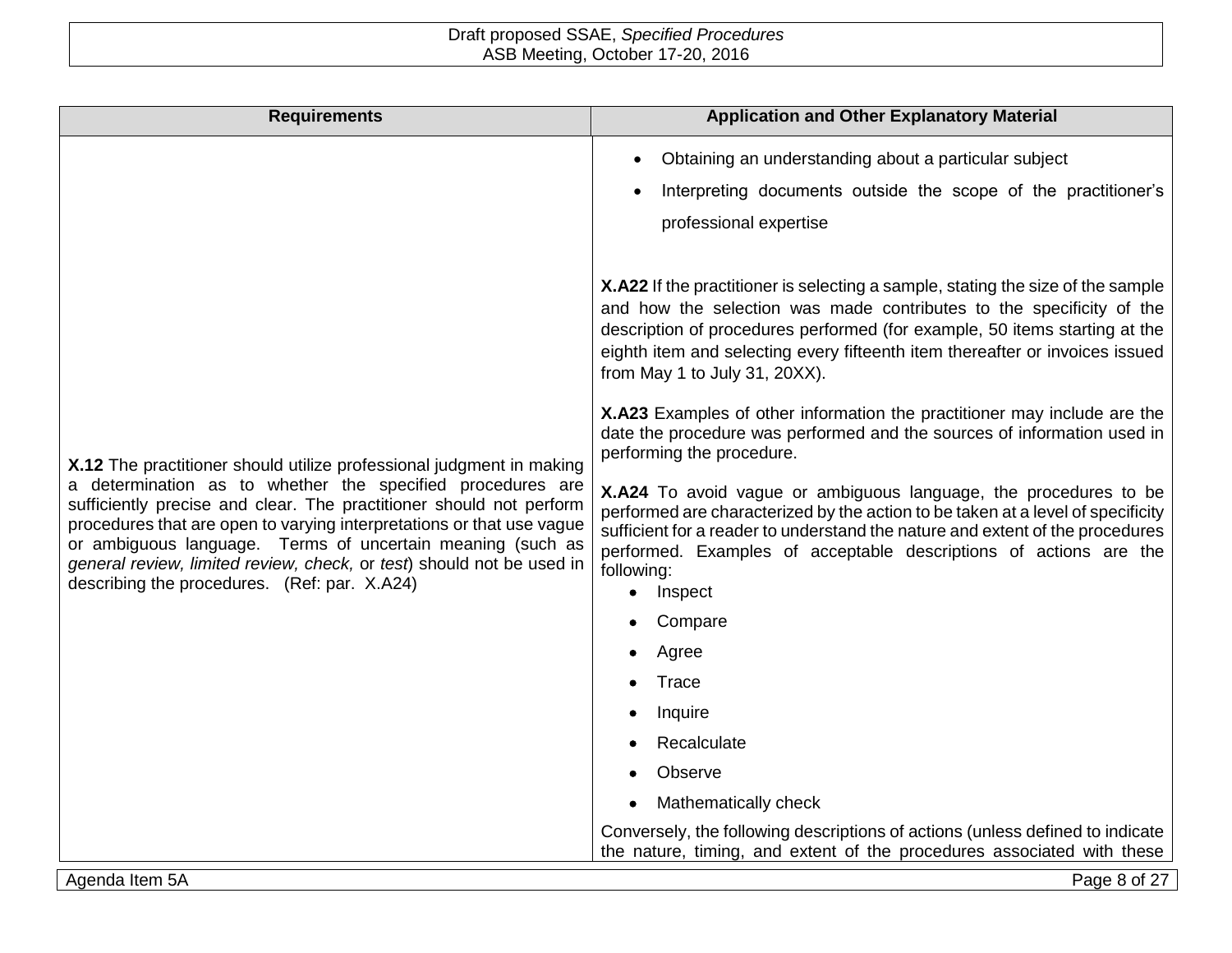| <b>Requirements</b>                                                                                                                                                                                                                                                                                                    | <b>Application and Other Explanatory Material</b>                                                                                                                                                                                                                                                                                                                                                                                                                                                                                            |  |  |
|------------------------------------------------------------------------------------------------------------------------------------------------------------------------------------------------------------------------------------------------------------------------------------------------------------------------|----------------------------------------------------------------------------------------------------------------------------------------------------------------------------------------------------------------------------------------------------------------------------------------------------------------------------------------------------------------------------------------------------------------------------------------------------------------------------------------------------------------------------------------------|--|--|
|                                                                                                                                                                                                                                                                                                                        | actions) generally are not acceptable because they are not sufficiently<br>precise or may have an uncertain meaning:                                                                                                                                                                                                                                                                                                                                                                                                                         |  |  |
|                                                                                                                                                                                                                                                                                                                        | <b>Note</b>                                                                                                                                                                                                                                                                                                                                                                                                                                                                                                                                  |  |  |
|                                                                                                                                                                                                                                                                                                                        | <b>Review</b>                                                                                                                                                                                                                                                                                                                                                                                                                                                                                                                                |  |  |
|                                                                                                                                                                                                                                                                                                                        | Evaluate                                                                                                                                                                                                                                                                                                                                                                                                                                                                                                                                     |  |  |
|                                                                                                                                                                                                                                                                                                                        | Analyze                                                                                                                                                                                                                                                                                                                                                                                                                                                                                                                                      |  |  |
|                                                                                                                                                                                                                                                                                                                        | Interpret                                                                                                                                                                                                                                                                                                                                                                                                                                                                                                                                    |  |  |
|                                                                                                                                                                                                                                                                                                                        | Verify                                                                                                                                                                                                                                                                                                                                                                                                                                                                                                                                       |  |  |
|                                                                                                                                                                                                                                                                                                                        | Examine                                                                                                                                                                                                                                                                                                                                                                                                                                                                                                                                      |  |  |
|                                                                                                                                                                                                                                                                                                                        | Validate                                                                                                                                                                                                                                                                                                                                                                                                                                                                                                                                     |  |  |
|                                                                                                                                                                                                                                                                                                                        | Certify                                                                                                                                                                                                                                                                                                                                                                                                                                                                                                                                      |  |  |
| X.13 The practitioner should obtain evidence from applying the<br>specified procedures to provide a reasonable basis for the finding or<br>findings expressed in the practitioner's report but need not perform<br>additional procedures outside of the objectives of the engagement to<br>gather additional evidence. |                                                                                                                                                                                                                                                                                                                                                                                                                                                                                                                                              |  |  |
| Using the Work of a Practitioner's External Specialist                                                                                                                                                                                                                                                                 | Using the Work of a Practitioner's External Specialist (Ref: par. X.14)                                                                                                                                                                                                                                                                                                                                                                                                                                                                      |  |  |
| X.14 If a practitioner's external specialist is engaged to assist the<br>practitioner in performing a specified procedures engagement, the<br>practitioner's report should describe the nature of the assistance<br>provided by the external specialist. (Ref: par. X.A25-X.A26)                                       | X.A25 The practitioner's education and experience enable the practitioner<br>to be knowledgeable about business matters in general, but the practitioner<br>is not expected to have the expertise of a person trained for or qualified to<br>engage in the practice of another profession or occupation. In certain<br>circumstances, it may be appropriate to involve a practitioner's external<br>specialist to assist the practitioner in the performance of one or more<br>procedures. The following are examples of such circumstances. |  |  |
|                                                                                                                                                                                                                                                                                                                        | An attorney providing assistance concerning the interpretation<br>$\bullet$<br>of legal terminology in laws, regulations, rules, contracts, or<br>grants                                                                                                                                                                                                                                                                                                                                                                                     |  |  |
|                                                                                                                                                                                                                                                                                                                        | A medical specialist providing assistance in understanding the<br>characteristics of diagnosis codes documented in patient                                                                                                                                                                                                                                                                                                                                                                                                                   |  |  |
| Agenda Item 5A                                                                                                                                                                                                                                                                                                         | Page 9 of 27                                                                                                                                                                                                                                                                                                                                                                                                                                                                                                                                 |  |  |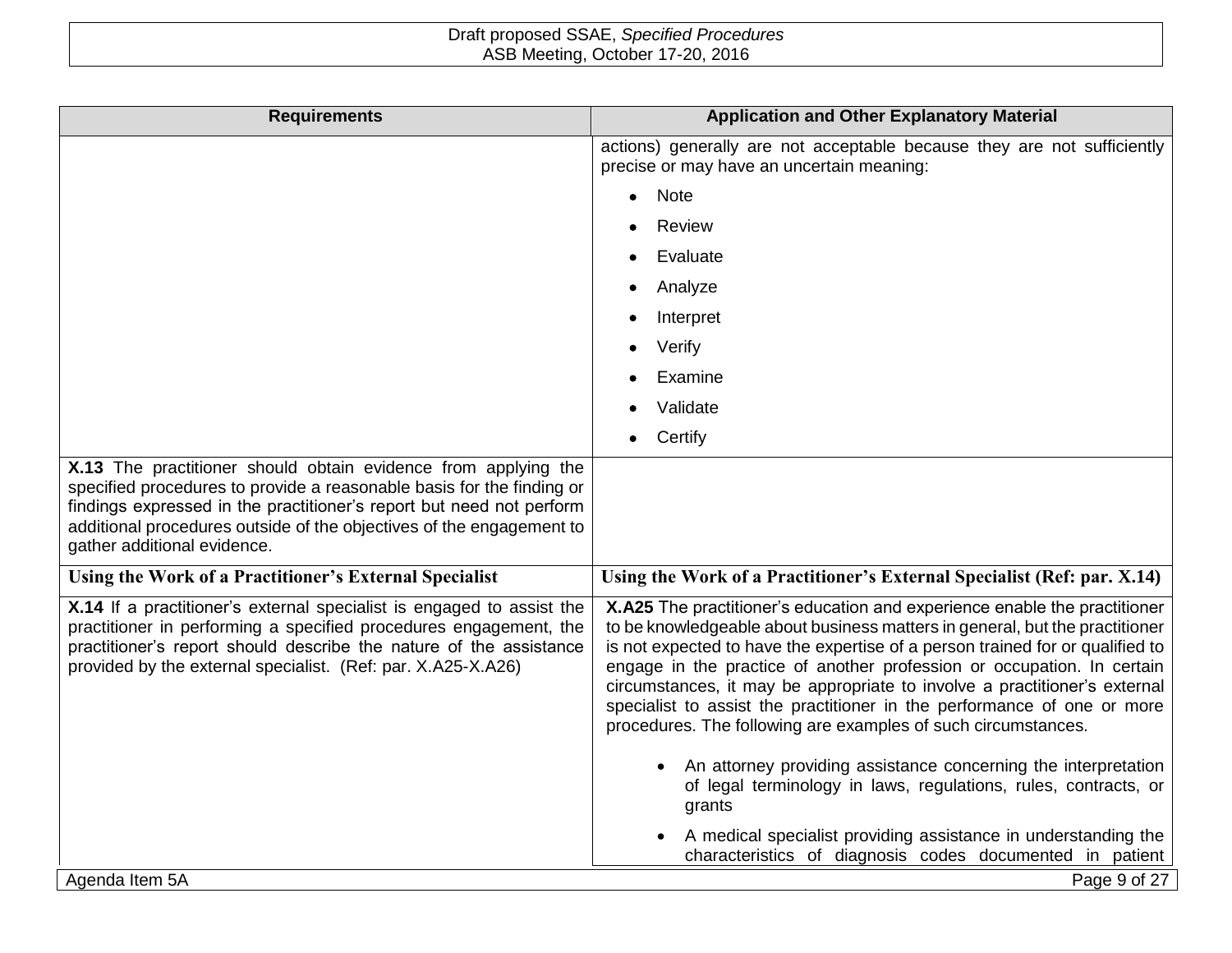| <b>Requirements</b>                                                                                                           | <b>Application and Other Explanatory Material</b>                                                                                                                                                                                                                                                                                                                                                                                                                                                                                                                                                                                                                                                                           |  |  |
|-------------------------------------------------------------------------------------------------------------------------------|-----------------------------------------------------------------------------------------------------------------------------------------------------------------------------------------------------------------------------------------------------------------------------------------------------------------------------------------------------------------------------------------------------------------------------------------------------------------------------------------------------------------------------------------------------------------------------------------------------------------------------------------------------------------------------------------------------------------------------|--|--|
|                                                                                                                               | medical records                                                                                                                                                                                                                                                                                                                                                                                                                                                                                                                                                                                                                                                                                                             |  |  |
|                                                                                                                               | An environmental engineer providing assistance in interpreting<br>$\bullet$<br>environmental remedial action regulatory directives that may<br>affect the specified procedures applied to an environmental<br>liabilities account in a financial statement                                                                                                                                                                                                                                                                                                                                                                                                                                                                  |  |  |
|                                                                                                                               | A geologist providing assistance in distinguishing between the<br>physical characteristics of a generic minerals group related to<br>information to which the specified procedures are applied                                                                                                                                                                                                                                                                                                                                                                                                                                                                                                                              |  |  |
|                                                                                                                               | X.A26 A practitioner may decide to apply procedures to the report or work<br>product of an external specialist that does not constitute assistance by the<br>external specialist to the practitioner in a specified procedures engagement.<br>For example, the practitioner may make reference to information contained<br>in a report of a practitioner's external specialist in describing a specified<br>procedure. However, it is inappropriate for the practitioner to merely read<br>the external specialist's report solely to describe or repeat the findings or to<br>take responsibility for all or a portion of any procedures performed by an<br>external specialist or the external specialist's work product. |  |  |
| <b>Using the Work of Internal Auditors or Other Practitioners</b>                                                             | Using the Work of Internal Auditors or Other Practitioners                                                                                                                                                                                                                                                                                                                                                                                                                                                                                                                                                                                                                                                                  |  |  |
| X.15 The specified procedures to be enumerated or referred to in the                                                          | Using the Work of Internal Auditors (Ref: par. X.15)                                                                                                                                                                                                                                                                                                                                                                                                                                                                                                                                                                                                                                                                        |  |  |
| practitioner's report should be performed entirely by the engagement<br>team or other practitioners. (Ref: par. X.A27-.X.A29) | X.A27 Internal auditors or other personnel may prepare schedules and<br>accumulate data or provide other information for the practitioner's use in<br>performing the specified procedures. Also, internal auditors may perform<br>and report separately on procedures that they have carried out. Such<br>procedures may be similar to those that a practitioner may perform under<br>this proposed standard.                                                                                                                                                                                                                                                                                                               |  |  |
|                                                                                                                               | X.A28 A practitioner may perform procedures on information documented<br>in the working papers of internal auditors. For example, the practitioner<br>may                                                                                                                                                                                                                                                                                                                                                                                                                                                                                                                                                                   |  |  |
|                                                                                                                               | repeat all or some of the procedures.                                                                                                                                                                                                                                                                                                                                                                                                                                                                                                                                                                                                                                                                                       |  |  |
|                                                                                                                               | determine whether the internal auditors' documentation indicates                                                                                                                                                                                                                                                                                                                                                                                                                                                                                                                                                                                                                                                            |  |  |
| Agenda Item 5A                                                                                                                | Page 10 of 27                                                                                                                                                                                                                                                                                                                                                                                                                                                                                                                                                                                                                                                                                                               |  |  |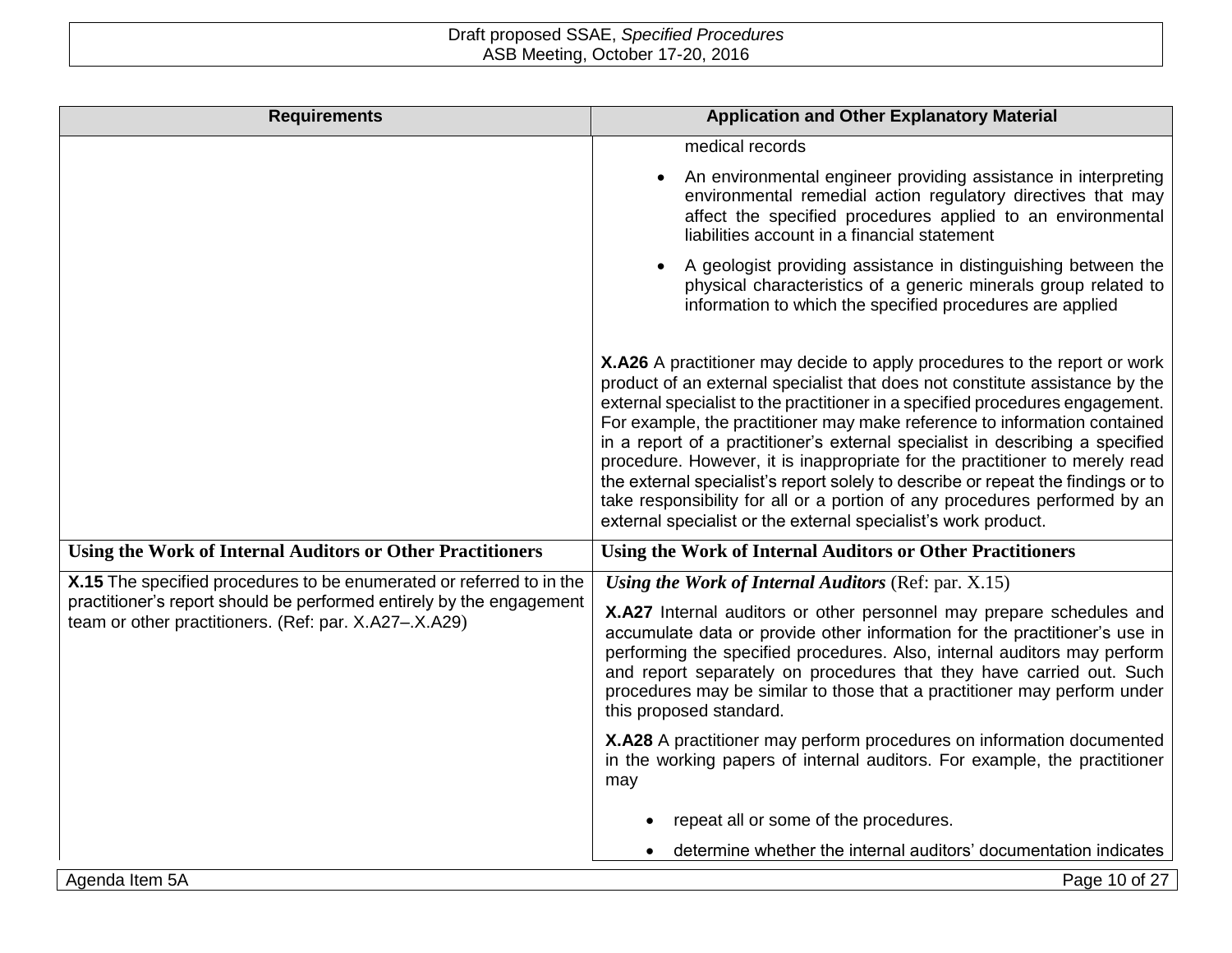| <b>Requirements</b>                                                                                                                                                                                                                                                                                                                         | <b>Application and Other Explanatory Material</b>                                                                                                                                                                                                                                                                                                                                                                                                                                                                                                                                                                                                                                                                            |
|---------------------------------------------------------------------------------------------------------------------------------------------------------------------------------------------------------------------------------------------------------------------------------------------------------------------------------------------|------------------------------------------------------------------------------------------------------------------------------------------------------------------------------------------------------------------------------------------------------------------------------------------------------------------------------------------------------------------------------------------------------------------------------------------------------------------------------------------------------------------------------------------------------------------------------------------------------------------------------------------------------------------------------------------------------------------------------|
|                                                                                                                                                                                                                                                                                                                                             | procedures performed and whether the findings documented are<br>presented in a report by the internal auditors.                                                                                                                                                                                                                                                                                                                                                                                                                                                                                                                                                                                                              |
|                                                                                                                                                                                                                                                                                                                                             | .A29 It is inappropriate for the practitioner to                                                                                                                                                                                                                                                                                                                                                                                                                                                                                                                                                                                                                                                                             |
|                                                                                                                                                                                                                                                                                                                                             | merely read the internal auditors' report solely to describe or<br>repeat their findings.                                                                                                                                                                                                                                                                                                                                                                                                                                                                                                                                                                                                                                    |
|                                                                                                                                                                                                                                                                                                                                             | take responsibility for all or a portion of any procedures performed<br>by internal auditors by reporting those findings as the<br>practitioner's own.                                                                                                                                                                                                                                                                                                                                                                                                                                                                                                                                                                       |
|                                                                                                                                                                                                                                                                                                                                             | report in any manner that implies shared responsibility for the<br>procedures with the internal auditors.                                                                                                                                                                                                                                                                                                                                                                                                                                                                                                                                                                                                                    |
| <b>Findings</b>                                                                                                                                                                                                                                                                                                                             | Findings (Ref: par. X.17 and X.19)                                                                                                                                                                                                                                                                                                                                                                                                                                                                                                                                                                                                                                                                                           |
| X.16 The practitioner should present the results of applying specified<br>procedures to subject matter in the form of findings.                                                                                                                                                                                                             |                                                                                                                                                                                                                                                                                                                                                                                                                                                                                                                                                                                                                                                                                                                              |
| X.17 The practitioner should report all findings from the application of<br>the specified procedures. Any materiality limits should be described<br>in the practitioner's report. (Ref: par. X.A30 and X.A34)                                                                                                                               | X.A30 An example of language in the practitioner's report that describes a<br>materiality limit is "For purposes of performing these specified procedures,<br>no exceptions were reported for differences of \$1,000 or less resulting<br>solely from the rounding of amounts disclosed."                                                                                                                                                                                                                                                                                                                                                                                                                                    |
| X.18 If, as a result of performing procedures, the practitioner<br>determines that the description of the procedures performed or the<br>corresponding findings result in a misleading specified procedures<br>report, the practitioner should discuss the matter with the engaging<br>party and take appropriate action. (Ref: par. X.A31) | X.A31 An appropriate action that the practitioner may take when, as a<br>result of performing procedures, the practitioner determines that the<br>description of the procedures performed or the corresponding findings<br>result in a misleading specified procedures report may include revising the<br>procedures or omitting findings (for example, as a result of establishing a<br>materiality limit for reporting exceptions when exceptions were identified as<br>a result of rounding differences). If appropriate revisions are not made to<br>the procedures or the findings, the practitioner may determine to withdraw<br>from the engagement and inform the engaging party for the reasons for<br>withdrawing. |
| X.19 In reporting findings, the practitioner should (Ref: par. X.A34)<br>a. Not use vague or ambiguous language; (Ref: par. X.A32)                                                                                                                                                                                                          | X.A32 Because the specified procedures report is not required to be<br>restricted as to use, the practitioner cannot ascertain the understanding of                                                                                                                                                                                                                                                                                                                                                                                                                                                                                                                                                                          |
| Agenda Item 5A                                                                                                                                                                                                                                                                                                                              | Page 11 of 27                                                                                                                                                                                                                                                                                                                                                                                                                                                                                                                                                                                                                                                                                                                |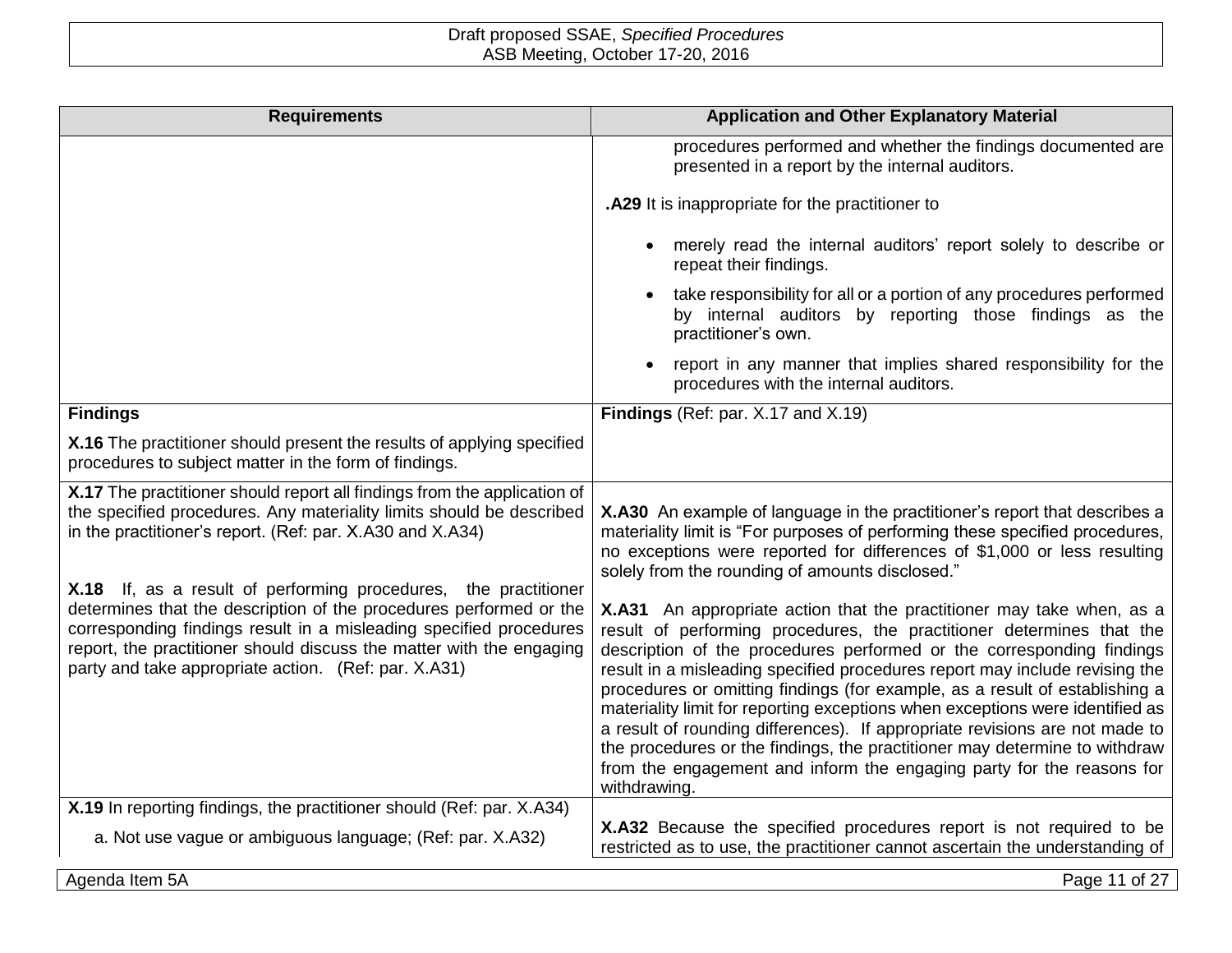| <b>Application and Other Explanatory Material</b>                                                                                                                                                                                                                                                                                                                                  |                                                                                                                                                                                  |                                                                                                                                               |  |
|------------------------------------------------------------------------------------------------------------------------------------------------------------------------------------------------------------------------------------------------------------------------------------------------------------------------------------------------------------------------------------|----------------------------------------------------------------------------------------------------------------------------------------------------------------------------------|-----------------------------------------------------------------------------------------------------------------------------------------------|--|
| users of an unknown population. Therefore, to avoid vague or ambiguous<br>language, the findings are at a level of specificity sufficient for a reader to<br>understand the nature and extent of the procedures and findings.                                                                                                                                                      |                                                                                                                                                                                  |                                                                                                                                               |  |
| X.A33 If, in the practitioner's judgment, certain terms are potentially<br>uncertain in meaning, the practitioner may consider whether a glossary is<br>appropriate in the circumstances.<br><b>X.A34</b><br>The following table provides examples of appropriate and<br>inappropriate descriptions of findings resulting from the application of<br>certain specified procedures. |                                                                                                                                                                                  |                                                                                                                                               |  |
|                                                                                                                                                                                                                                                                                                                                                                                    |                                                                                                                                                                                  |                                                                                                                                               |  |
| <b>Procedures</b>                                                                                                                                                                                                                                                                                                                                                                  | <b>Findings</b>                                                                                                                                                                  | Inappropriate<br><b>Description of Findings</b>                                                                                               |  |
| Inspect the shipment dates<br>for a specified sample of<br>specified<br>shipping<br>documents, and determine<br>whether any such dates<br>were subsequent to [date].                                                                                                                                                                                                               | shipment<br>No<br>dates shown on<br>the sample of<br>shipping<br>documents<br>were<br>subsequent<br>to<br>[date].                                                                | Nothing came to my<br>attention as a result of<br>applying that procedure.                                                                    |  |
| blocks of streets paved<br>during the year<br>ended<br>$[date]$ ,<br>shown<br>on<br>contractors' certificates of<br>project completion; compare<br>the resultant number to the<br>of performance statistics as<br>of [date].                                                                                                                                                       | The number of<br>blocks of streets<br>paved in the<br>chart<br>of<br>performance<br>statistics was Y<br>blocks<br>more<br>than the number<br>calculated from<br>the contractors' | The number of blocks of<br>streets<br>paved<br>approximated the number<br>of blocks included in the<br>chart of<br>performance<br>statistics. |  |
|                                                                                                                                                                                                                                                                                                                                                                                    | number in an identified chart                                                                                                                                                    | Description of<br>Recalculate the number of<br>certificates<br><b>of</b>                                                                      |  |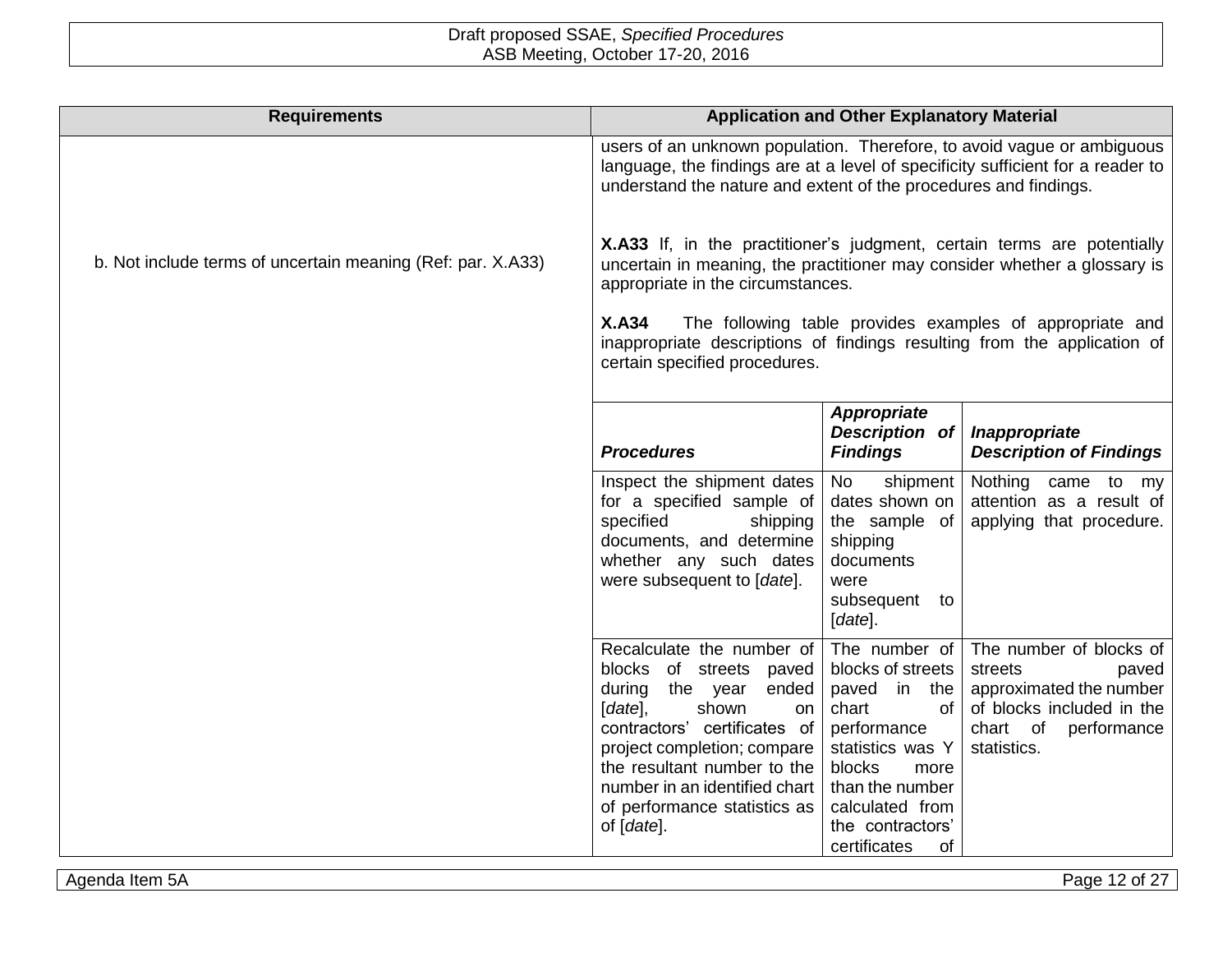| <b>Requirements</b> |                                                                                                                                                                                                                                                                                                                       | <b>Application and Other Explanatory Material</b>                                                                                                                                                       |                                                                                                                     |
|---------------------|-----------------------------------------------------------------------------------------------------------------------------------------------------------------------------------------------------------------------------------------------------------------------------------------------------------------------|---------------------------------------------------------------------------------------------------------------------------------------------------------------------------------------------------------|---------------------------------------------------------------------------------------------------------------------|
|                     |                                                                                                                                                                                                                                                                                                                       | project<br>completion.                                                                                                                                                                                  |                                                                                                                     |
|                     | Recalculate<br>the rate of<br>specified<br>$\mathbf{a}$<br>return<br>on<br>investment (according to a<br>specified<br>formula)<br>and<br>the<br>determine<br>whether<br>resultant percentage agrees<br>to the percentage in an<br>identified schedule.                                                                | No exceptions<br>were found as a<br>result<br>of<br>applying<br>the<br>procedure.                                                                                                                       | The resultant percentage<br>approximated<br>the<br>predetermined<br>the<br>percentage<br>in<br>identified schedule. |
|                     | the<br>Inspect<br>quality<br>classification<br>standards<br>codes<br>in<br>identified<br>performance<br>test<br>documents for<br>products<br>produced during [specified<br>period ;<br>compare<br>such<br>codes to those shown in the<br>[identified]<br>computer<br>printout for [specified period]<br>as of [date]. | All classification<br>codes inspected<br>in the identified<br>documents<br>were the same<br>as those shown<br>in the computer<br>printout, except<br>for the following:<br>LList<br>all<br>exceptions.] | All classification codes<br>appeared to comply with<br>such<br>performance<br>documents.                            |
|                     | all<br>Trace<br>outstanding<br>checks appearing on a bank<br>reconciliation as of [date] to<br>checks cleared in the bank<br>statement of the subsequent<br>month.                                                                                                                                                    | All outstanding<br>checks<br>appearing<br>on<br>bank<br>the<br>reconciliation<br>were traced to<br>list<br>of<br>the<br>cleared checks<br>the<br>in<br>subsequent<br>month's<br>bank<br>statement,      | Nothing<br>came<br>to<br>mv<br>attention as a result of<br>applying the procedure.                                  |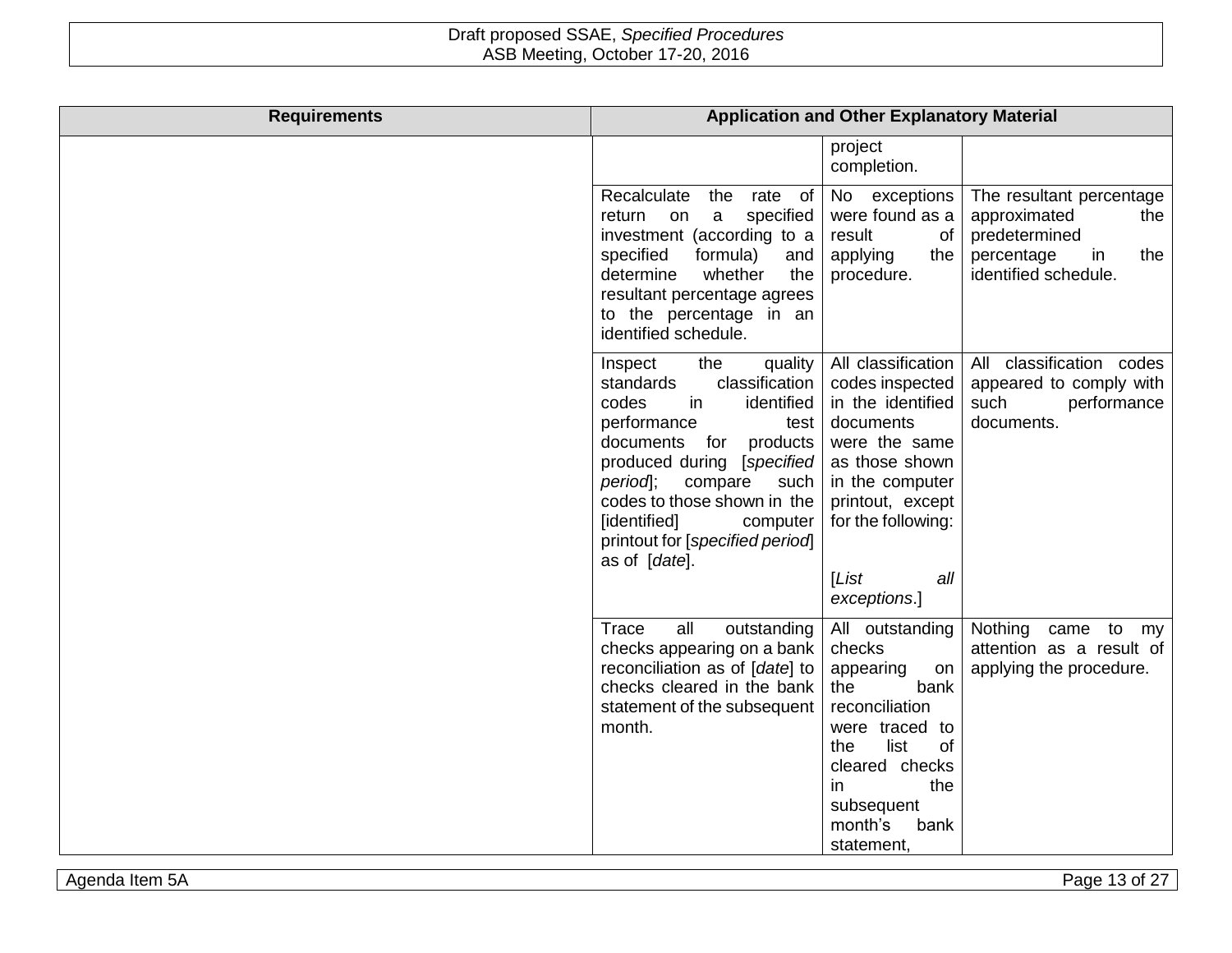| <b>Requirements</b>                                                                                                                                                                                                                                                                                                                                                                         |                                                                                                                                                                                                                                                                                                                                                                                                                                                          | <b>Application and Other Explanatory Material</b>                                                                                                                                                                                                                              |                                                                                                                                                                                                                                                                                                                                                        |
|---------------------------------------------------------------------------------------------------------------------------------------------------------------------------------------------------------------------------------------------------------------------------------------------------------------------------------------------------------------------------------------------|----------------------------------------------------------------------------------------------------------------------------------------------------------------------------------------------------------------------------------------------------------------------------------------------------------------------------------------------------------------------------------------------------------------------------------------------------------|--------------------------------------------------------------------------------------------------------------------------------------------------------------------------------------------------------------------------------------------------------------------------------|--------------------------------------------------------------------------------------------------------------------------------------------------------------------------------------------------------------------------------------------------------------------------------------------------------------------------------------------------------|
|                                                                                                                                                                                                                                                                                                                                                                                             |                                                                                                                                                                                                                                                                                                                                                                                                                                                          | except for the<br>following:                                                                                                                                                                                                                                                   |                                                                                                                                                                                                                                                                                                                                                        |
|                                                                                                                                                                                                                                                                                                                                                                                             |                                                                                                                                                                                                                                                                                                                                                                                                                                                          | [List<br>all<br>exceptions.]                                                                                                                                                                                                                                                   |                                                                                                                                                                                                                                                                                                                                                        |
|                                                                                                                                                                                                                                                                                                                                                                                             | Compare the amounts of the<br>invoices included in the<br>"over 90 days" column<br>shown in an identified<br>schedule of aged accounts<br>receivable of a specific<br>customer as of [date] to the<br>amount and invoice date<br>shown on the corresponding<br>outstanding<br>invoice.<br>Determine<br>whether<br>the<br>dates on the corresponding<br>outstanding<br>invoices<br>precede the date indicated<br>on the schedule by more<br>than 90 days. | All outstanding<br>invoice amounts<br>agreed with the<br>amounts shown<br>on the schedule<br>in the "over 90<br>days" column,<br>and the dates<br>shown on such<br>outstanding<br>invoices<br>preceded<br>the<br>date indicated<br>on the schedule<br>by more than 90<br>days. | The outstanding invoice<br>amounts agreed within<br>approximation of<br>the<br>amounts shown on the<br>schedule in the "over 90<br>days"<br>column,<br>and<br>nothing<br>came to<br>our<br>attention that the dates<br>shown<br>such<br>on<br>invoices<br>outstanding<br>date<br>preceded<br>the<br>indicated on the schedule<br>by more than 90 days. |
| <b>Written Representations</b>                                                                                                                                                                                                                                                                                                                                                              | Written Representations (Ref: par. X.20)                                                                                                                                                                                                                                                                                                                                                                                                                 |                                                                                                                                                                                                                                                                                |                                                                                                                                                                                                                                                                                                                                                        |
| X.20 The practitioner is not required to request or obtain written<br>representations from the engaging party (Ref: par. X.A35-X.A37)                                                                                                                                                                                                                                                       | X.A35 Although not required, the practitioner may find a representation<br>letter to be a useful and practical means of obtaining representations from<br>the engaging party.                                                                                                                                                                                                                                                                            |                                                                                                                                                                                                                                                                                |                                                                                                                                                                                                                                                                                                                                                        |
| X.21<br>When the practitioner decides to request written<br>representations from the engaging party, the engaging party's refusal<br>to furnish written representations determined by the practitioner to be<br>appropriate for the engagement constitutes a limitation on the<br>performance of the engagement. In such circumstances, the<br>practitioner should do one of the following: | X.A36 The need for a representation letter may depend on the nature of the<br>engagement, for example, an engagement related to compliance with<br>specified requirements.                                                                                                                                                                                                                                                                               |                                                                                                                                                                                                                                                                                |                                                                                                                                                                                                                                                                                                                                                        |
|                                                                                                                                                                                                                                                                                                                                                                                             | X.A37 Examples of matters that may appear in a representation letter from<br>the engaging party include the following:                                                                                                                                                                                                                                                                                                                                   |                                                                                                                                                                                                                                                                                |                                                                                                                                                                                                                                                                                                                                                        |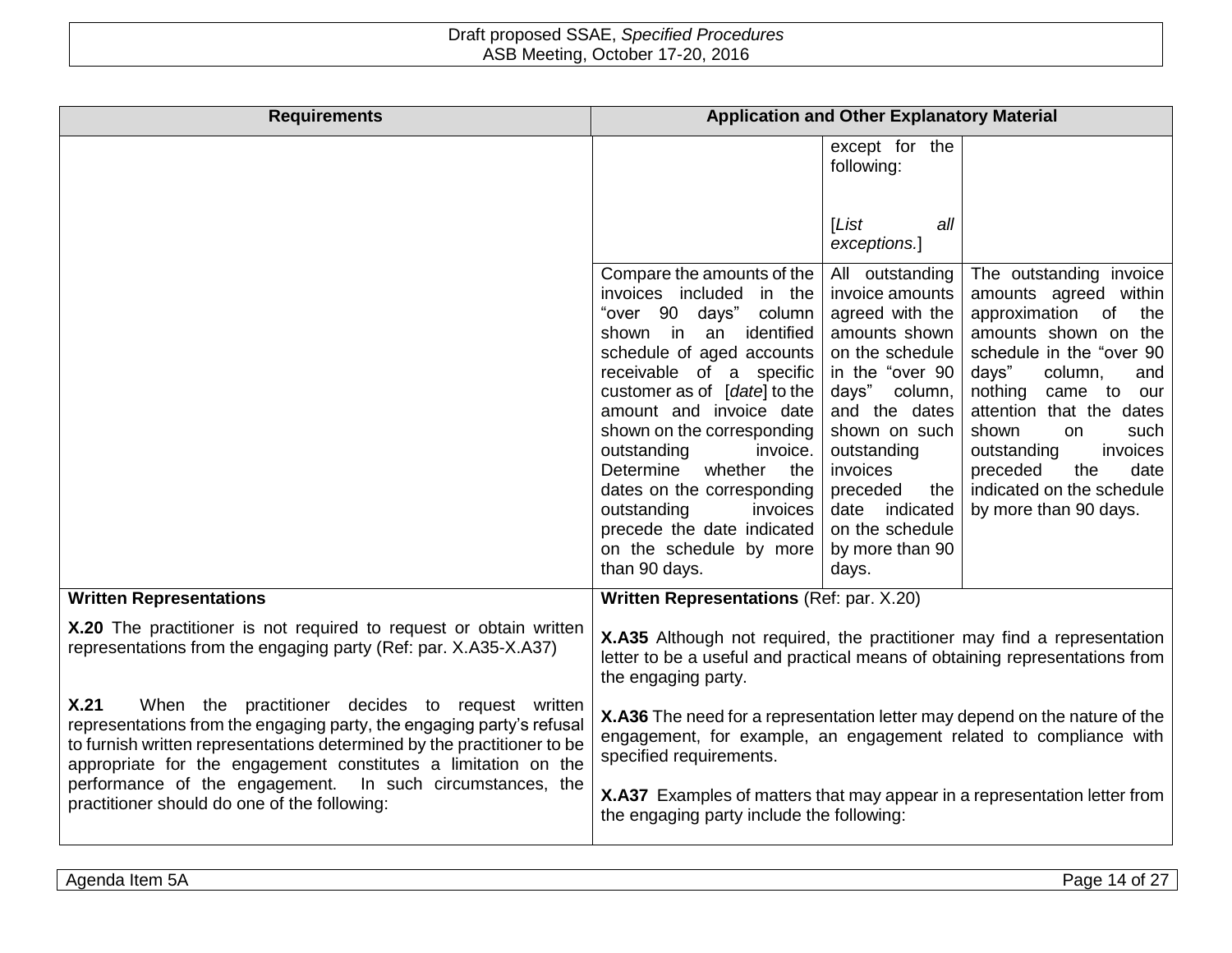| <b>Requirements</b>                                                                                                                                                      | <b>Application and Other Explanatory Material</b>                                                                                                                                                       |
|--------------------------------------------------------------------------------------------------------------------------------------------------------------------------|---------------------------------------------------------------------------------------------------------------------------------------------------------------------------------------------------------|
| a. Disclose in the practitioner's specified procedures report the<br>inability to obtain representations from the engaging party; or<br>b. Withdraw from the engagement. | Statements acknowledging responsibility for<br>$\bullet$                                                                                                                                                |
|                                                                                                                                                                          | selecting the criteria and for determining that such criteria are<br>sufficient and appropriate for their purposes                                                                                      |
|                                                                                                                                                                          | the sufficiency of the specified procedures to meet the objectives<br>of the engagement                                                                                                                 |
|                                                                                                                                                                          | the subject matter, if applicable                                                                                                                                                                       |
|                                                                                                                                                                          | the prevention and detection of fraud                                                                                                                                                                   |
|                                                                                                                                                                          | ensuring that the entity complies with laws and regulations<br>applicable to its activities                                                                                                             |
|                                                                                                                                                                          | the accuracy and completeness of the records, documents,<br>explanations, and other information, including significant<br>judgments, the engaging party provided the practitioner for the<br>engagement |
|                                                                                                                                                                          | A statement that the engaging party provided the practitioner with                                                                                                                                      |
|                                                                                                                                                                          | Access to all information of which the engaging party is<br>aware that is relevant to the engagement, such as records,<br>documents, and other matters                                                  |
|                                                                                                                                                                          | Additional information that the practitioner may request from<br>the engaging party for the purpose of the specified<br>procedures engagement                                                           |
|                                                                                                                                                                          | Unrestricted access to persons of whom the practitioner<br>determines it necessary to make inquiries                                                                                                    |
|                                                                                                                                                                          | A statement that all known matters contradicting the subject matter<br>and any communication from regulatory agencies or others affecting<br>the subject matter has been disclosed to the practitioner  |
|                                                                                                                                                                          | A statement that access to all records relevant to the subject matter<br>and the specified procedures                                                                                                   |
|                                                                                                                                                                          | Other matters as the practitioner deems appropriate                                                                                                                                                     |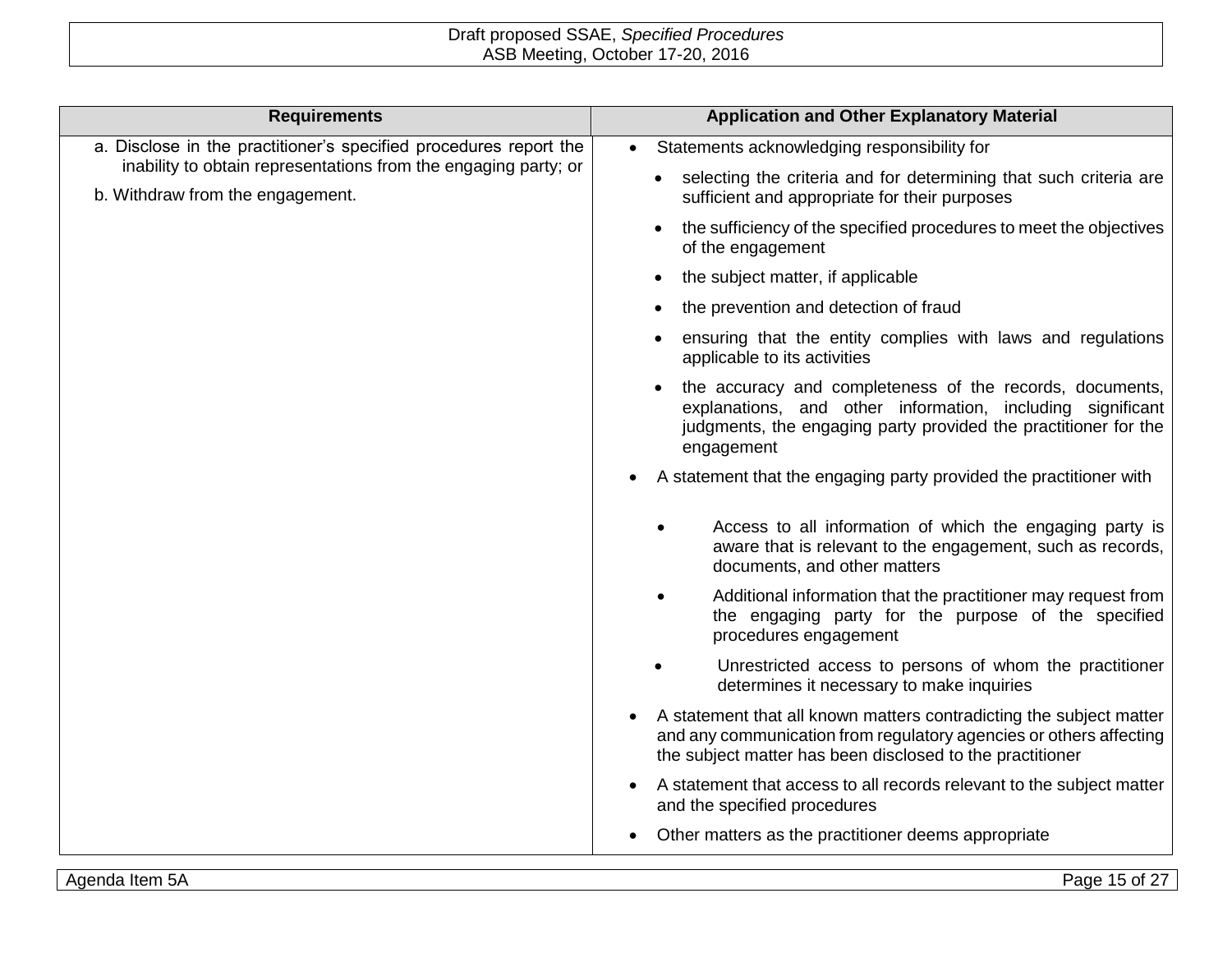| <b>Requirements</b>                                                                                                                                                                                                                                                                                                                                                                                                                                                                                      | <b>Application and Other Explanatory Material</b>                                                                                                                                                                                                                                                                                                                                                                                                                                                                                                                           |  |
|----------------------------------------------------------------------------------------------------------------------------------------------------------------------------------------------------------------------------------------------------------------------------------------------------------------------------------------------------------------------------------------------------------------------------------------------------------------------------------------------------------|-----------------------------------------------------------------------------------------------------------------------------------------------------------------------------------------------------------------------------------------------------------------------------------------------------------------------------------------------------------------------------------------------------------------------------------------------------------------------------------------------------------------------------------------------------------------------------|--|
| <b>Other Information</b>                                                                                                                                                                                                                                                                                                                                                                                                                                                                                 | Other Information (Ref: par. X.22)                                                                                                                                                                                                                                                                                                                                                                                                                                                                                                                                          |  |
| X.22 If prior to or after the release of the practitioner's report on<br>specified procedures, the practitioner is willing to permit the inclusion<br>of the report in a document that contains the subject matter and other<br>information, the practitioner should read the other information to<br>identify material inconsistencies, if any, with the subject matter or the<br>report. If upon reading the other information, in the practitioner's<br>professional judgment (Ref: par. X.A38-X.A40) | X.A38 Further actions that may be appropriate if the practitioner identifies<br>a material inconsistency or becomes aware of a material misstatement of<br>fact include, for example, the following:<br>Requesting the engaging party to consult with a qualified third party,<br>$\bullet$<br>such as the engaging party's legal counsel<br>Obtaining legal advice about the consequences of different courses<br>of action                                                                                                                                                |  |
| a. a material inconsistency between that other information and the<br>subject matter or the report exists or                                                                                                                                                                                                                                                                                                                                                                                             | If required or permissible, communicating with third parties (for<br>example, a regulator)                                                                                                                                                                                                                                                                                                                                                                                                                                                                                  |  |
| b. a material misstatement of fact exists in the other information,                                                                                                                                                                                                                                                                                                                                                                                                                                      | Describing the material inconsistency in the practitioner's report<br>$\bullet$                                                                                                                                                                                                                                                                                                                                                                                                                                                                                             |  |
| the subject matter or the report, the practitioner should<br>discuss the matter with the engaging party and take further<br>action as appropriate. (Ref: par. X.A40)                                                                                                                                                                                                                                                                                                                                     | Withdrawing from the engagement, when withdrawal is possible<br>under applicable laws and regulations                                                                                                                                                                                                                                                                                                                                                                                                                                                                       |  |
|                                                                                                                                                                                                                                                                                                                                                                                                                                                                                                          | X.A39 Other information does not include information contained on the<br>websites. Websites are a means of distributing information and are not,<br>themselves, documents for the purposes of paragraph X.22.<br>X.A40 In addition to the engaging party, the practitioner may discuss the                                                                                                                                                                                                                                                                                  |  |
| <b>Preparing the Practitioner's Report</b>                                                                                                                                                                                                                                                                                                                                                                                                                                                               | matter with others such as those charged with governance.<br>Preparing the Practitioner's Report (Ref: par. X.23)                                                                                                                                                                                                                                                                                                                                                                                                                                                           |  |
| X.23 The practitioner's report on specified procedures should be in<br>writing. (Ref: par. X.A41)<br>X.24 The practitioner's report on specified procedures should be in<br>the form of procedures and findings.                                                                                                                                                                                                                                                                                         | X.A41 This proposed standard does not require a standardized format for<br>reporting on all specified procedures engagements. Instead it identifies the<br>basic elements that the report on specified procedures is to include.<br>Reports on specified procedures are tailored to the specific engagement<br>circumstances. The practitioner may use headings, separate paragraphs,<br>paragraph numbers, typographical devices (for example, the bolding of<br>text), and other mechanisms to enhance the clarity and readability of the<br>specified procedures report. |  |
| <b>Content of the Practitioner's Specified Procedures Report</b>                                                                                                                                                                                                                                                                                                                                                                                                                                         | <b>Content of the Practitioner's Specified Procedures Report</b>                                                                                                                                                                                                                                                                                                                                                                                                                                                                                                            |  |
| X.25 The practitioner's report on specified procedures should include<br>the following: (Ref: par. X.A58)                                                                                                                                                                                                                                                                                                                                                                                                | Title (Ref: par. .25a)                                                                                                                                                                                                                                                                                                                                                                                                                                                                                                                                                      |  |
| Agenda Item 5A                                                                                                                                                                                                                                                                                                                                                                                                                                                                                           | Page 16 of 27                                                                                                                                                                                                                                                                                                                                                                                                                                                                                                                                                               |  |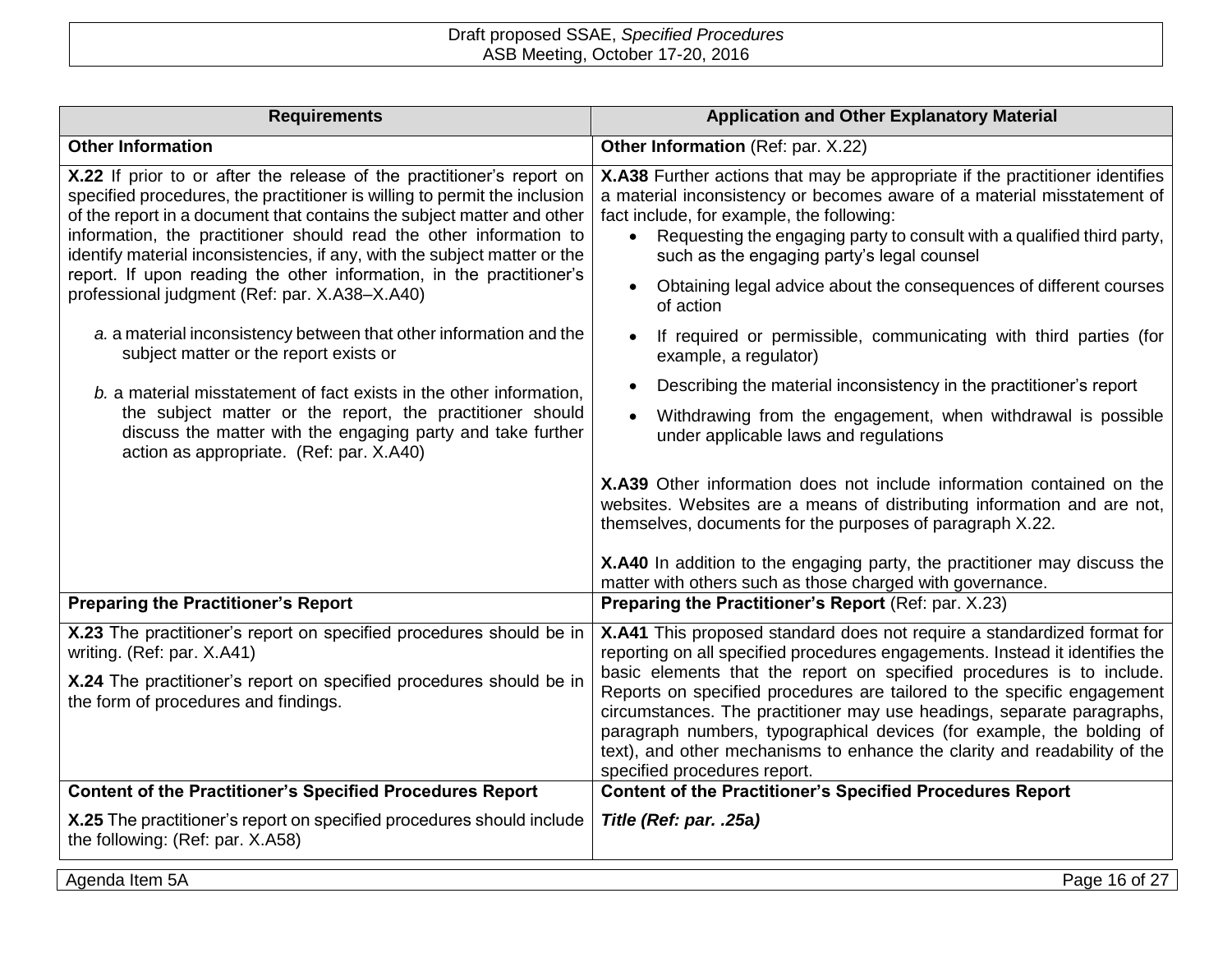| <b>Requirements</b>                                                                                                                                   | <b>Application and Other Explanatory Material</b>                                                                                                                                                                                                                                                                                                                                                                                                                                                                                                           |
|-------------------------------------------------------------------------------------------------------------------------------------------------------|-------------------------------------------------------------------------------------------------------------------------------------------------------------------------------------------------------------------------------------------------------------------------------------------------------------------------------------------------------------------------------------------------------------------------------------------------------------------------------------------------------------------------------------------------------------|
| a. A title that clearly indicates that it is the practitioner's specified<br>procedures report and includes the word independent (Ref:<br>par. X.A42) | X.A42 Appropriate titles include                                                                                                                                                                                                                                                                                                                                                                                                                                                                                                                            |
|                                                                                                                                                       | Accountant's<br>Specified<br>Independent<br>Report<br>Applying<br>on<br>$\bullet$<br>Procedures                                                                                                                                                                                                                                                                                                                                                                                                                                                             |
|                                                                                                                                                       | "Independent Practitioner's Report on Applying<br>Specified<br>Procedures."                                                                                                                                                                                                                                                                                                                                                                                                                                                                                 |
|                                                                                                                                                       | Independent Certified Public Accountant's Report on Applying<br><b>Specified Procedures</b>                                                                                                                                                                                                                                                                                                                                                                                                                                                                 |
| b. An appropriate addressee as required by the circumstances                                                                                          | Addressee (Ref: par. .25b)                                                                                                                                                                                                                                                                                                                                                                                                                                                                                                                                  |
| of the engagement (Ref: par. X.A43)                                                                                                                   | X.A43 An appropriate addressee in a specified procedures engagement is<br>mostly commonly the engaging party.                                                                                                                                                                                                                                                                                                                                                                                                                                               |
| c. An identification of the subject matter and the nature of a<br>specified procedures engagement (Ref: par. X.A44-X.A46)                             | Identification of the Subject Matter and the Nature of a Specified<br>Procedures Engagement (Ref: par. .25c)                                                                                                                                                                                                                                                                                                                                                                                                                                                |
|                                                                                                                                                       | X. A44 There is no requirement to state the objective or the purpose of the<br>specified procedures engagement because there is no requirement for any<br>party to determine that the procedures are sufficient to meet the objective<br>or purpose.                                                                                                                                                                                                                                                                                                        |
|                                                                                                                                                       | X.A45 A practitioner may be asked to apply specified procedures to more<br>than one subject matter. In these engagements the practitioner may issue<br>one practitioner's report that refers to all subject matter covered.                                                                                                                                                                                                                                                                                                                                 |
|                                                                                                                                                       | X.A46 Because the practitioner is precluded from expressing an opinion or<br>conclusion about whether the subject matter is in accordance with specified<br>criteria, in identifying the nature of the specified procedures engagement it<br>would not be appropriate to state that the purpose of the engagement was<br>to determine if the subject matter was performed or is stated in accordance<br>with specified criteria or that the practitioner performed the engagement to<br>conclude as to whether the entity complied with specified criteria. |
| d. An identification of the engaging party and a statement that                                                                                       |                                                                                                                                                                                                                                                                                                                                                                                                                                                                                                                                                             |
| Agenda Item 5A                                                                                                                                        | Page 17 of 27                                                                                                                                                                                                                                                                                                                                                                                                                                                                                                                                               |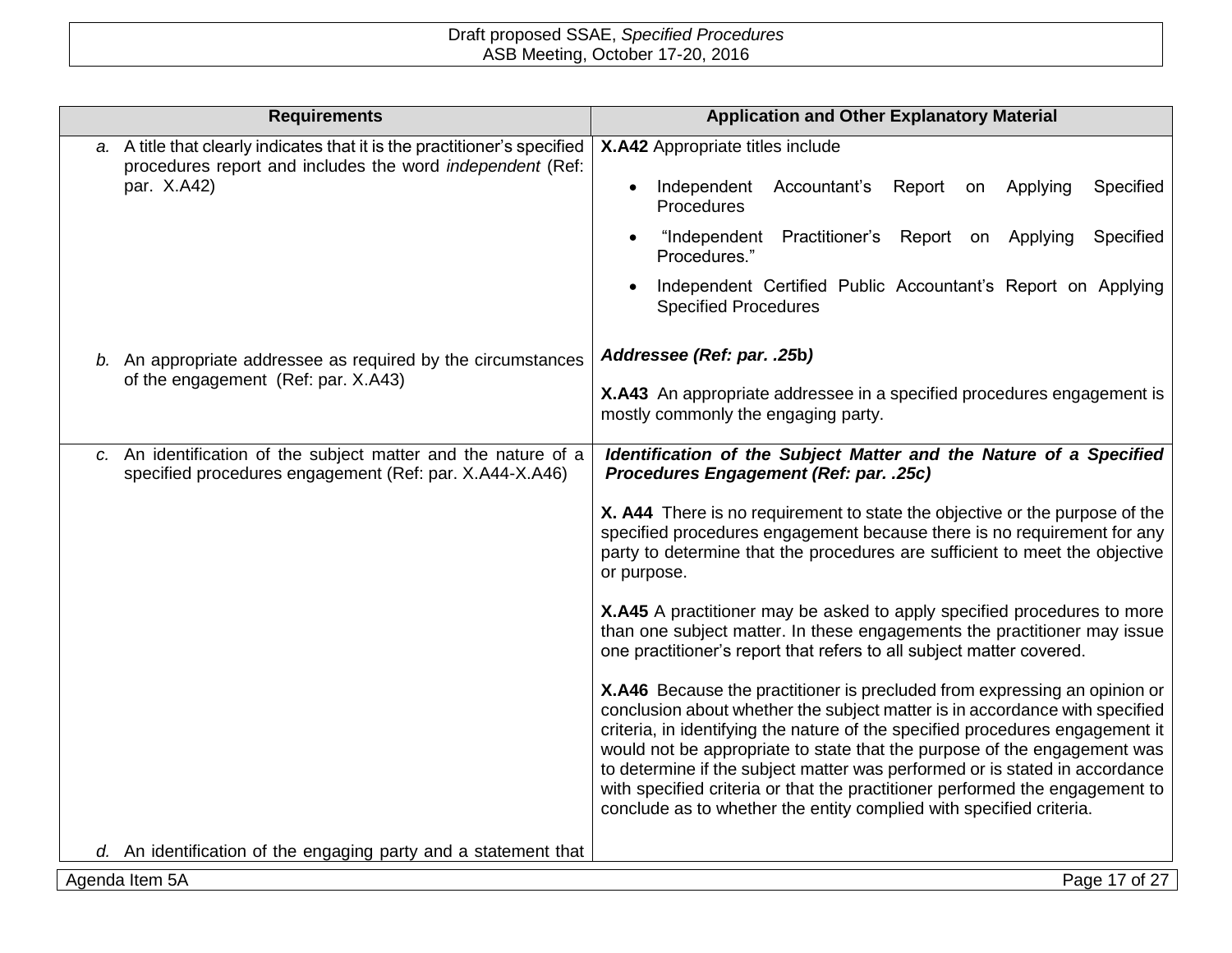| <b>Requirements</b>                                                                                                                                                                                                                                                                                                                                                                                                                                                                                                                                                              | <b>Application and Other Explanatory Material</b>                                                                                                                                                                                                                                                                                                                                                                                                                                                                                                                                                                                                                                                                                                                                                                                   |
|----------------------------------------------------------------------------------------------------------------------------------------------------------------------------------------------------------------------------------------------------------------------------------------------------------------------------------------------------------------------------------------------------------------------------------------------------------------------------------------------------------------------------------------------------------------------------------|-------------------------------------------------------------------------------------------------------------------------------------------------------------------------------------------------------------------------------------------------------------------------------------------------------------------------------------------------------------------------------------------------------------------------------------------------------------------------------------------------------------------------------------------------------------------------------------------------------------------------------------------------------------------------------------------------------------------------------------------------------------------------------------------------------------------------------------|
| such party is responsible for the determination of the subject<br>matter of the engagement and, if applicable, an identification<br>of the party, for purposes of the engagement, has taken<br>responsibility for the subject matter (Ref: par. X.A47)                                                                                                                                                                                                                                                                                                                           | There may be circumstances in which no party accepts<br><b>X.A47</b><br>responsibility for the subject matter of the engagement.<br>Limitations on Items of Interest and Needs of Users (Ref: par. . 25e)                                                                                                                                                                                                                                                                                                                                                                                                                                                                                                                                                                                                                           |
| e. A statement that the procedures may not address all of the<br>items of interest to the user and may not meet the needs of<br>all users (Ref: par. X.A48-X.A49)<br>f. Unless the practitioner is taking responsibility for the<br>sufficiency of the procedures, a<br>statement that<br>the<br>practitioner makes no representation regarding<br>the<br>sufficiency of the procedures either for the purpose for which<br>the practitioner's report has been requested or for any other<br>purpose<br>g. When applicable, a description of any specified materiality<br>limits | X.A48 The practitioner may advise potential users as to inappropriate uses<br>of the practitioner's specified procedures report.<br><b>X.A49</b><br>An example, of a statement identifying specific limitations of a<br>specified procedures engagement in connection with an observation of a<br>state lottery drawing, is as follows:<br>The specified procedures described in this report were not performed<br>for the purpose of:<br>a. Satisfying any criteria published by a State Lottery<br>b. Concluding on the appropriateness of the procedures<br>c. Reporting any findings with respect to:<br>Whether XYZ Company complied with federal, state or local<br>I.<br>laws or regulations or<br>Any other factors regarding the likelihood that the State will<br>ii.<br>pay the winner the appropriate proceeds/winnings |
| h. A statement that<br>the specified procedures engagement was conducted in<br>i.<br>accordance with the attestation standards established by<br>the American Institute of Certified Public Accountants.<br>the practitioner was not engaged to and did not conduct<br>ii.<br>an examination or review of the subject matter, the<br>objective of which would be the expression of an opinion<br>or a conclusion, respectively, on the subject matter. (Ref:<br>par. X.A50 - X.A51)                                                                                              | Statement that the Practitioner Was Not Engaged to and Did Not<br>Conduct an Examination or Review of the Subject Matter (Ref: par.<br>X.25h(ii)<br>X.A50 While not required, the practitioner may include a statement<br>clarifying that the practitioner was not engaged to perform agreed-upon<br>procedures.<br><b>Statement When the Subject Matter Consists of Elements, Accounts,</b><br>or Items of a Financial Statement (Ref: par. X.25h(ii))<br>X.A51 If the subject matter consists of elements, accounts, or items of a<br>financial statement, the practitioner's report might instead state that the<br>specified procedures do not constitute an audit [or a review] of financial                                                                                                                                   |
| Agenda Item 5A                                                                                                                                                                                                                                                                                                                                                                                                                                                                                                                                                                   | Page 18 of 27                                                                                                                                                                                                                                                                                                                                                                                                                                                                                                                                                                                                                                                                                                                                                                                                                       |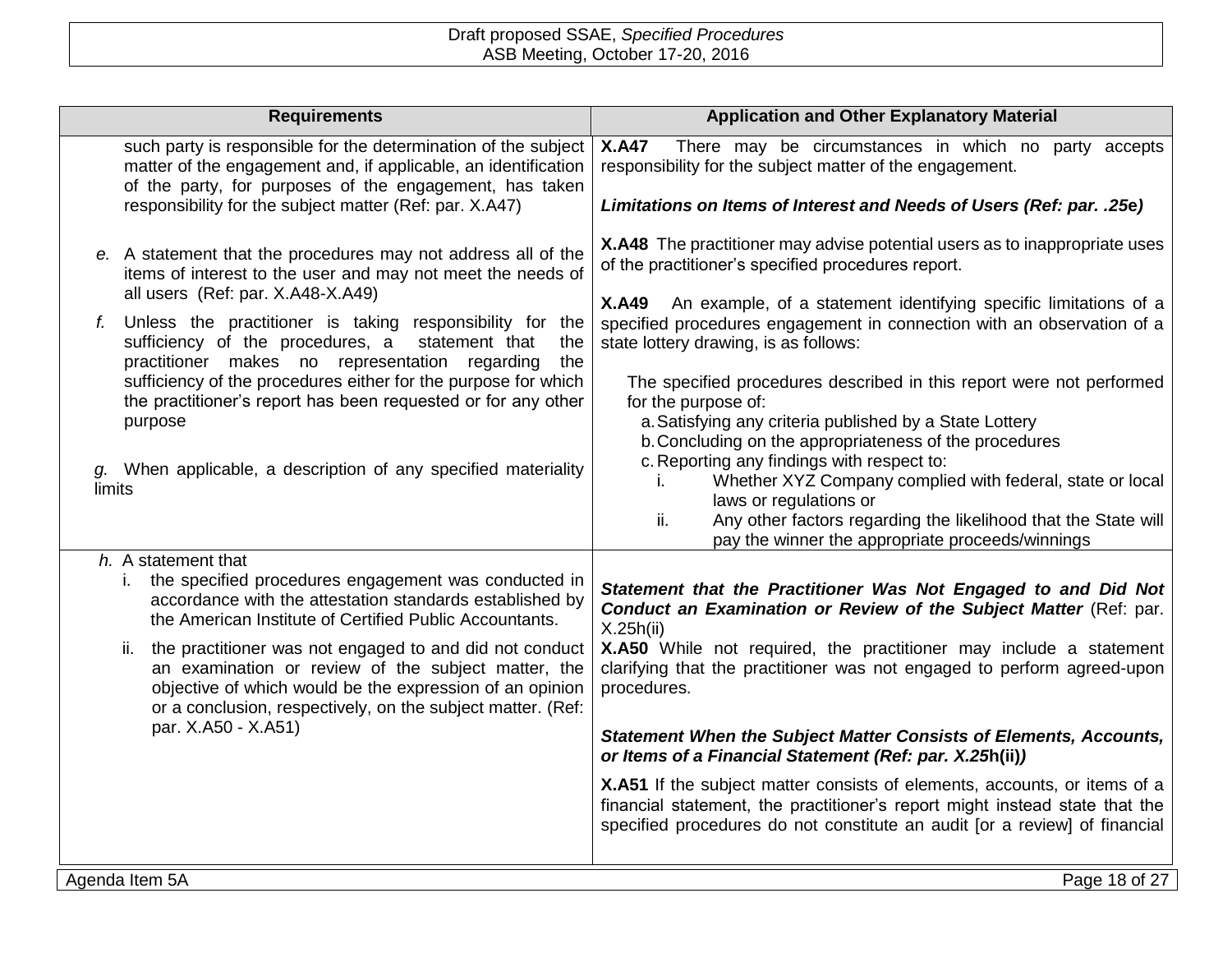| <b>Requirements</b>                                                                                                                                                                                  | <b>Application and Other Explanatory Material</b>                                                                                                                                                                                                                                                                                                                                                                                                                    |
|------------------------------------------------------------------------------------------------------------------------------------------------------------------------------------------------------|----------------------------------------------------------------------------------------------------------------------------------------------------------------------------------------------------------------------------------------------------------------------------------------------------------------------------------------------------------------------------------------------------------------------------------------------------------------------|
| iii. the practitioner does not express an opinion or conclusion.<br>(Ref: par. X.A52)<br>iv. had the practitioner performed additional procedures,                                                   | statements or any part thereof, the objective of which is the expression of<br>an opinion [or conclusion] on the financial statements or a part thereof.                                                                                                                                                                                                                                                                                                             |
|                                                                                                                                                                                                      | Preclusion on Expression of an Opinion or Conclusion on the Subject<br>Matter (Ref: par. .25h(iii))                                                                                                                                                                                                                                                                                                                                                                  |
| other matters might have come to the practitioner's<br>attention that would have been reported.                                                                                                      | X.A52 The practitioner is precluded from expressing an opinion or<br>conclusion about whether the subject matter is in accordance with [or based<br>on] the criteria, for example, the report may state that the practitioner<br>compared subject matter to something else but cannot state, "Nothing came<br>to our attention that caused us to believe that the subject matter is not in<br>accordance with [or based on] the criteria, in all material respects." |
| A list of all procedures performed (or reference thereto) and<br>İ.<br>related findings. The practitioner should not provide a<br>conclusion or any recommendations in the practitioner's<br>report. |                                                                                                                                                                                                                                                                                                                                                                                                                                                                      |
| When applicable, a description of the nature of assistance<br>provided by a practitioner's external specialist, as discussed<br>in paragraph X.14.                                                   |                                                                                                                                                                                                                                                                                                                                                                                                                                                                      |
| When applicable, reservations or restrictions concerning<br>subject matter, procedures or findings (Ref: par. X.A53-<br>X.A56                                                                        | <b>Reservations or Restrictions Concerning Subject Matter, Procedures</b><br>or Findings (Ref: par. .25k)                                                                                                                                                                                                                                                                                                                                                            |
|                                                                                                                                                                                                      | X.A53 Examples of reservations or restrictions concerning subject matter,<br>procedures or findings may include:                                                                                                                                                                                                                                                                                                                                                     |
|                                                                                                                                                                                                      | Disclosure of stipulated facts, assumptions, or interpretations<br>$\bullet$<br>(including the source thereof) used in the application of specified<br>procedures                                                                                                                                                                                                                                                                                                    |
|                                                                                                                                                                                                      | Description of the condition of records, controls, or data to which the<br>procedures were applied                                                                                                                                                                                                                                                                                                                                                                   |
|                                                                                                                                                                                                      | Explanation that the practitioner has no responsibility to update the<br>practitioner's report                                                                                                                                                                                                                                                                                                                                                                       |
|                                                                                                                                                                                                      | Explanation that the sample may not be representative of the                                                                                                                                                                                                                                                                                                                                                                                                         |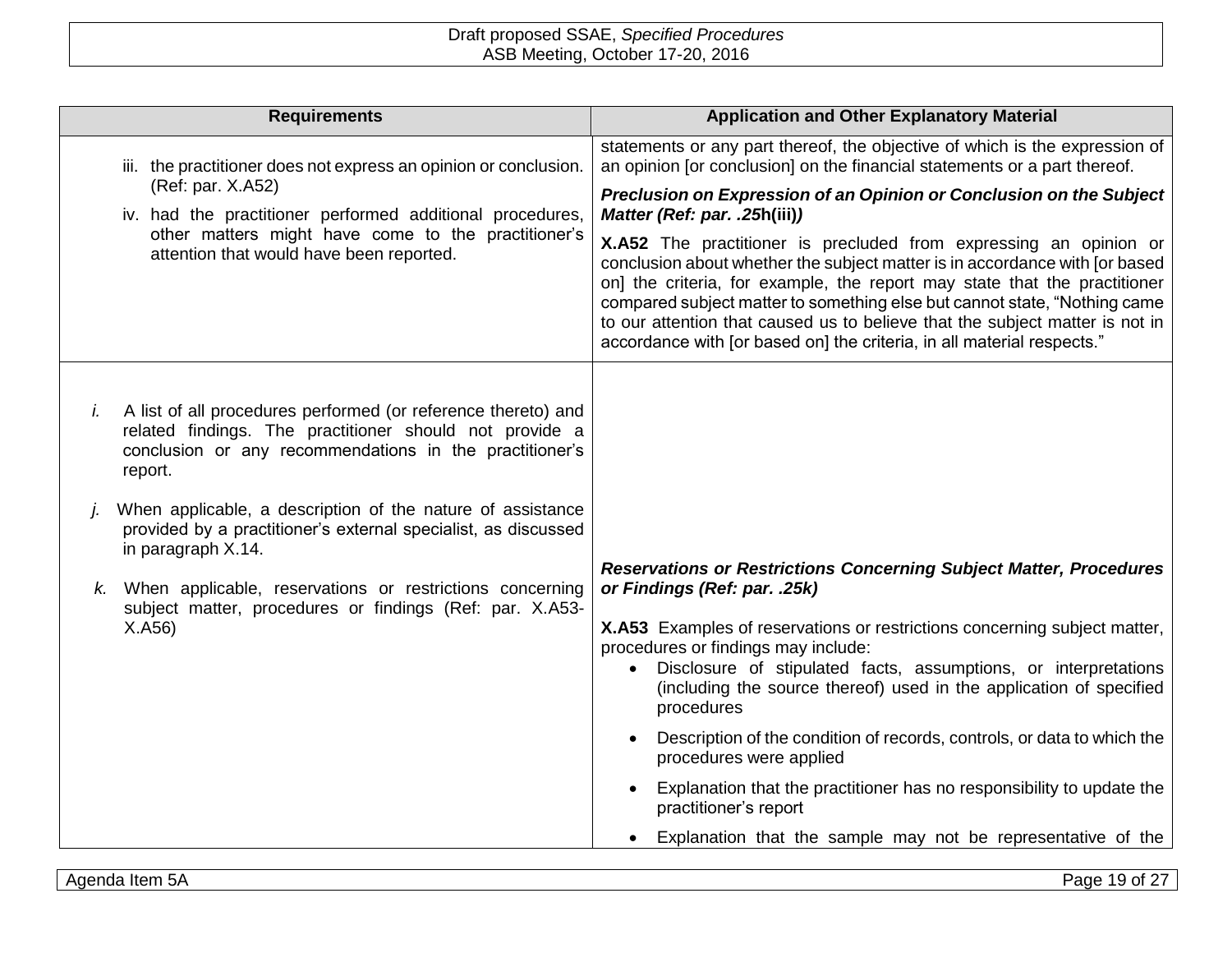| <b>Requirements</b>                                                                                                          | <b>Application and Other Explanatory Material</b>                                                                                                                                                                                                                                                                                                                                                                                                                                                                                                                            |
|------------------------------------------------------------------------------------------------------------------------------|------------------------------------------------------------------------------------------------------------------------------------------------------------------------------------------------------------------------------------------------------------------------------------------------------------------------------------------------------------------------------------------------------------------------------------------------------------------------------------------------------------------------------------------------------------------------------|
|                                                                                                                              | population                                                                                                                                                                                                                                                                                                                                                                                                                                                                                                                                                                   |
|                                                                                                                              | X.A54 The practitioner may want to include a statement that the practitioner<br>did not receive a written assertion on the subject matter. For example, for<br>an engagement to apply specified procedures in connection with a lottery<br>drawing, the practitioner may include a statement such as "We did not<br>obtain a written statement from XYZ Company stating that the Lottery was<br>conducted in accordance with the Company's procedures."                                                                                                                      |
|                                                                                                                              | X.A55 Nothing in this proposed standard precludes a practitioner from<br>including an alert in any practitioner's specified procedures report. For<br>example, when the terms of the specified procedures engagement require<br>the practitioner to supply the practitioner's specified procedures report only<br>to specified parties, the practitioner may consider it necessary in the<br>circumstances to include a separate paragraph in the practitioner's<br>specified procedures report that restricts the use of the practitioner's<br>specified procedures report. |
|                                                                                                                              | X.A56 The need for restriction on the use of a report may result from a<br>number of circumstances, including the purpose of the report, the criteria<br>used in preparation of the subject matter, the extent to which procedures<br>performed are known or understood, and the potential for the report to be<br>misunderstood when taken out of the context in which it was intended to be<br>used                                                                                                                                                                        |
| <i>l.</i> The signature of the practitioner or the practitioner's firm                                                       |                                                                                                                                                                                                                                                                                                                                                                                                                                                                                                                                                                              |
|                                                                                                                              | Location (Ref: par. .25m)                                                                                                                                                                                                                                                                                                                                                                                                                                                                                                                                                    |
| m. The city and state where the practitioner practices (Ref: par.<br>X.A57)                                                  | X.A57 In the United States of America, the location of the issuing office is<br>the city and state. In another country, it may be the city and country. The                                                                                                                                                                                                                                                                                                                                                                                                                  |
| n. The date of the practitioner's report. The practitioner's report<br>should be dated no earlier than the date on which the | letterhead that contains the issuing office's location.                                                                                                                                                                                                                                                                                                                                                                                                                                                                                                                      |
| practitioner completed the procedures and determined the<br>findings, including that                                         | X.A58 Illustrative practitioner's reports on specified procedures are<br>presented in exhibit "Illustrative Examples of the Independent Accountant's                                                                                                                                                                                                                                                                                                                                                                                                                         |
| the attestation documentation has been reviewed, and                                                                         |                                                                                                                                                                                                                                                                                                                                                                                                                                                                                                                                                                              |
| Agenda Item 5A                                                                                                               | city and state where the practitioner practices may be indicated on<br>Report on Applying Specified Procedures."<br>Page 20 of 27                                                                                                                                                                                                                                                                                                                                                                                                                                            |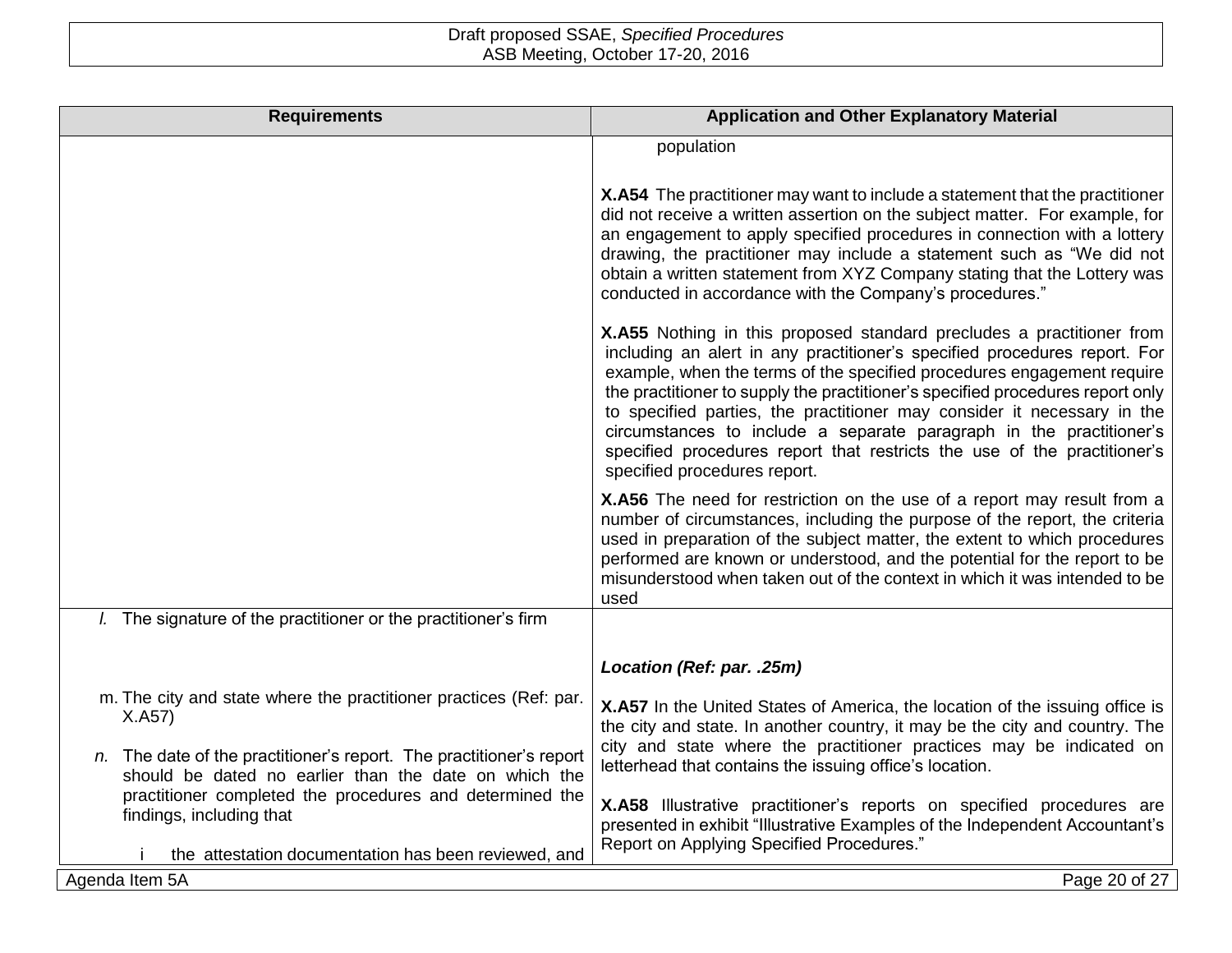| <b>Requirements</b>                                                                                                                                                                                                                                                                                                                                                                                                                                                                                                          | <b>Application and Other Explanatory Material</b>                                                                                                                                                                                                                                                                                                                                                                                                                                                                                                                                                                                                                                                                                                                                         |
|------------------------------------------------------------------------------------------------------------------------------------------------------------------------------------------------------------------------------------------------------------------------------------------------------------------------------------------------------------------------------------------------------------------------------------------------------------------------------------------------------------------------------|-------------------------------------------------------------------------------------------------------------------------------------------------------------------------------------------------------------------------------------------------------------------------------------------------------------------------------------------------------------------------------------------------------------------------------------------------------------------------------------------------------------------------------------------------------------------------------------------------------------------------------------------------------------------------------------------------------------------------------------------------------------------------------------------|
| if applicable, the written presentation of the subject<br>ii.<br>matter has been prepared                                                                                                                                                                                                                                                                                                                                                                                                                                    |                                                                                                                                                                                                                                                                                                                                                                                                                                                                                                                                                                                                                                                                                                                                                                                           |
| Knowledge of Matters Outside Specified Procedures                                                                                                                                                                                                                                                                                                                                                                                                                                                                            | Knowledge of Matters Outside Specified Procedures (Ref: par. X26)                                                                                                                                                                                                                                                                                                                                                                                                                                                                                                                                                                                                                                                                                                                         |
| X.26 Although the practitioner need not perform procedures beyond<br>the specified procedures, if in connection with the application, and<br>through the completion, of the specified procedures engagement,<br>matters come to the practitioner's attention by other means that<br>significantly contradict the subject matter referred to in the<br>practitioner's report, the practitioner should include this matter in the<br>practitioner's report. (Ref: par. X.A59 - X.A60)                                          | X.A59 For example, if, during the course of applying specified procedures<br>regarding an entity's internal control, the practitioner becomes aware of a<br>material weakness by means other than performance of the specified<br>procedures, this matter would be included in the practitioner's report.<br>X.A60 When the practitioner applies specified procedures to an element,<br>account, or item of a financial statement and has performed (or has been<br>engaged to perform) an audit or review of the entity's related financial<br>statements, and the practitioner's audit or review report on such financial<br>statements includes a departure from the standard report, the practitioner<br>may include a reference to the audit or review report and the departure from |
| <b>Communication Responsibilities</b>                                                                                                                                                                                                                                                                                                                                                                                                                                                                                        | the standard report in the practitioner's report on specified procedures.                                                                                                                                                                                                                                                                                                                                                                                                                                                                                                                                                                                                                                                                                                                 |
| X.27 The practitioner should communicate to the engaging party<br>known and suspected fraud and noncompliance with laws and<br>regulations.                                                                                                                                                                                                                                                                                                                                                                                  |                                                                                                                                                                                                                                                                                                                                                                                                                                                                                                                                                                                                                                                                                                                                                                                           |
| <b>Consideration of Subsequent Events and Subsequently</b><br>Discovered Facts in a Specified Procedures Engagement                                                                                                                                                                                                                                                                                                                                                                                                          |                                                                                                                                                                                                                                                                                                                                                                                                                                                                                                                                                                                                                                                                                                                                                                                           |
| X.28 In performing a specified procedures engagement, a<br>practitioner should consider information about subsequent events<br>that comes to his or her attention.                                                                                                                                                                                                                                                                                                                                                           |                                                                                                                                                                                                                                                                                                                                                                                                                                                                                                                                                                                                                                                                                                                                                                                           |
| X.29 The practitioner has no responsibility to keep informed of events<br>subsequent to the date of his or her report; however, the practitioner<br>may later become aware of conditions that existed at that date, or<br>subsequently, that might have affected the practitioner's report had<br>he or she been aware of them. In such circumstances, the practitioner<br>should discuss the matter with the engaging party and determine<br>whether the practitioner's report should be revised to disclose the<br>matter. |                                                                                                                                                                                                                                                                                                                                                                                                                                                                                                                                                                                                                                                                                                                                                                                           |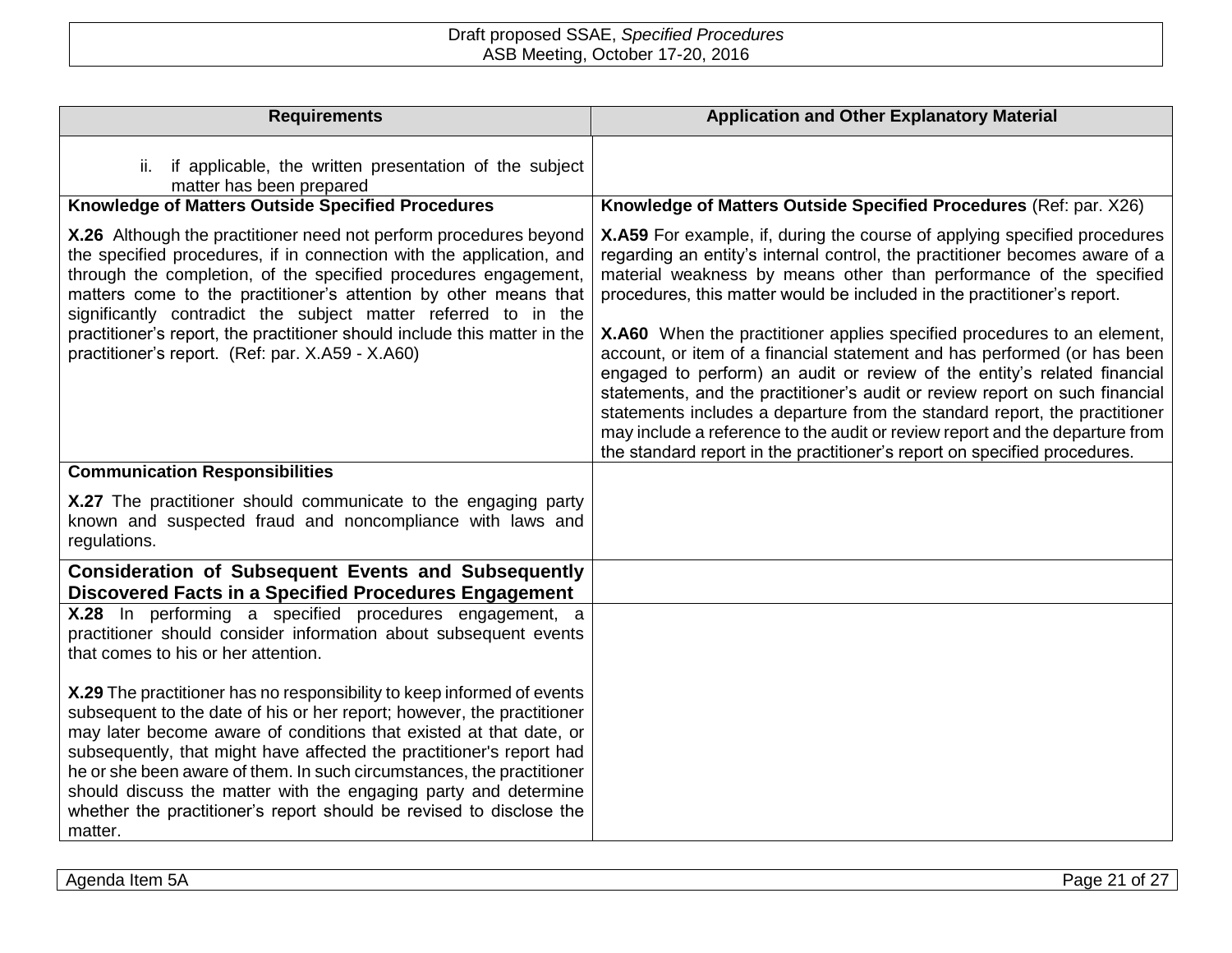| <b>Requirements</b>                                                                                                                                                   | <b>Application and Other Explanatory Material</b> |
|-----------------------------------------------------------------------------------------------------------------------------------------------------------------------|---------------------------------------------------|
| <b>Documentation</b>                                                                                                                                                  |                                                   |
| X.30 The practitioner should prepare engagement documentation<br>that is sufficient to determine                                                                      |                                                   |
| a. the nature, timing, and extent of the procedures performed to<br>comply with this proposed standard and applicable legal and<br>regulatory requirements, including |                                                   |
| the identifying characteristics of the specific items or<br>matters tested;                                                                                           |                                                   |
| who performed the engagement work and the date such<br>н.<br>work was completed;                                                                                      |                                                   |
| iii. who reviewed the engagement work performed and the<br>date and extent of such review.                                                                            |                                                   |
| b. the results of the procedures performed and the evidence<br>obtained.                                                                                              |                                                   |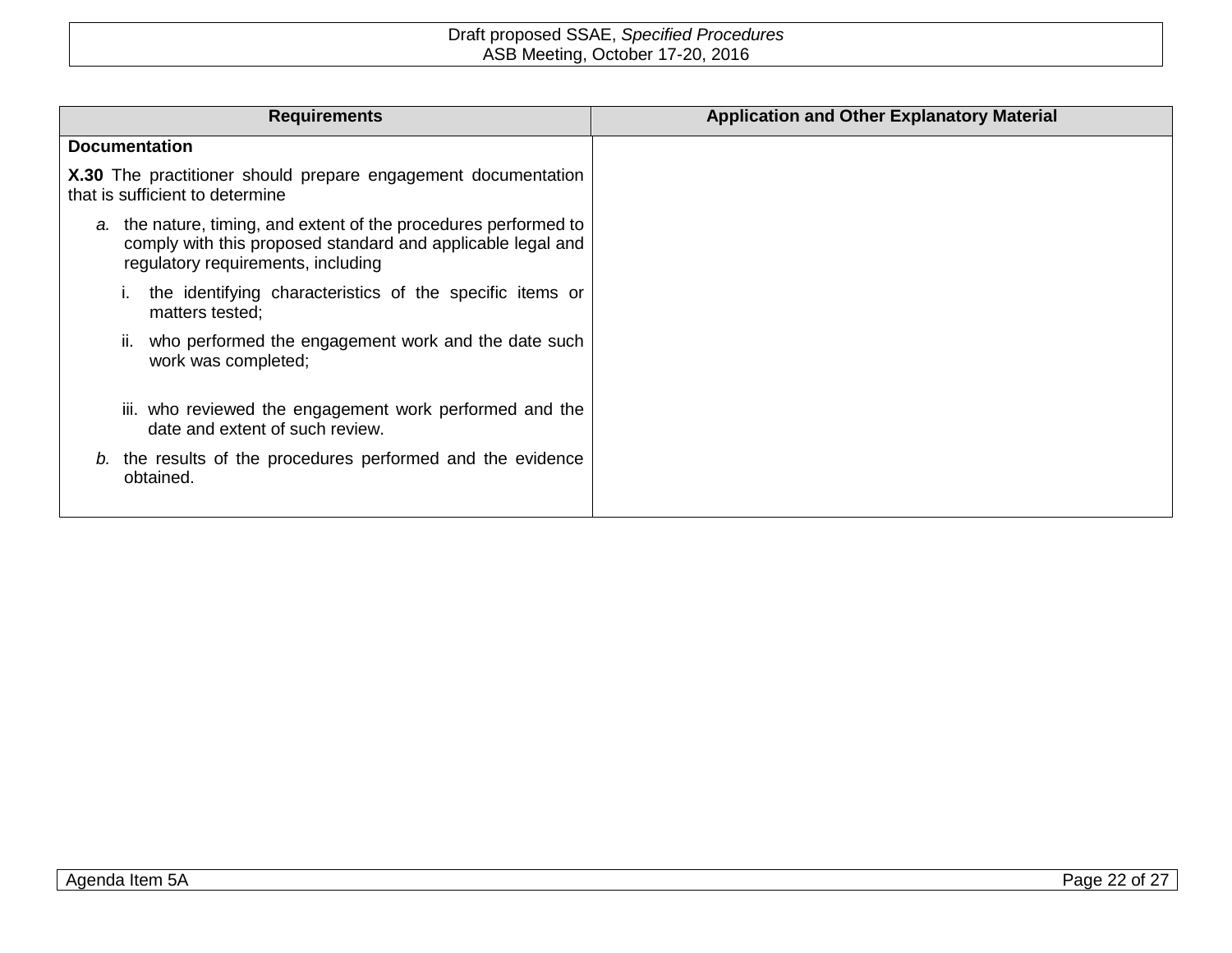# **X.A61**

**Exhibit -** Illustrative Examples of the Independent Accountant's Report on Applying Specified Procedures

**Illustration 1** – An Independent Accountant's Report on Applying Specified Procedures in Connection With a Lottery Drawing **Illustration 2** – An Independent Accountant's Report on Applying Specified Procedures in Connection With a Union Election

# **Independent Accountant's Report on Applying Specified Procedures**

## [*Appropriate Addressee*]

We have performed the procedures enumerated below related to the X drawing on MM, DD, YYYY of the [*name of drawing*] (the "drawing") for the State of [*Insert name of State*] (the 'State'). XYZ Company is responsible for conducting the drawing for the State in accordance with the State's lottery guidelines. These procedures, including the nature, timing, and extent of the procedures, may not address all of the items of interest to a user [and do not address the completeness, accuracy, or reasonableness of the source documents used in the procedures] and may not meet the needs of all users. We make no representation regarding the sufficiency of the procedures enumerated below either for the purpose for which this report has been requested or for any other purpose.

This specified procedures engagement was conducted in accordance with attestation standards established by the American Institute of Certified Public Accountants. We were not engaged to and did not conduct an examination or review engagement on the lottery drawing, the objective of which would be the expression of an opinion or conclusion, respectively, on the lottery drawing. Accordingly, we do not express such an opinion or conclusion. Had we performed additional procedures, other matters might have come to our attention that would have been reported to you.

The specified procedures described in this report were not performed for the purpose of:

- a. Satisfying any criteria published by a State Lottery
- b. Concluding on the appropriateness of the procedures
- c. Reporting any findings with respect to:
	- i. Whether XYZ Company complied with federal, state or local laws or regulations or
	- ii. Any other factor that would be material to the likelihood that the State will pay the winner the appropriate proceeds/winnings.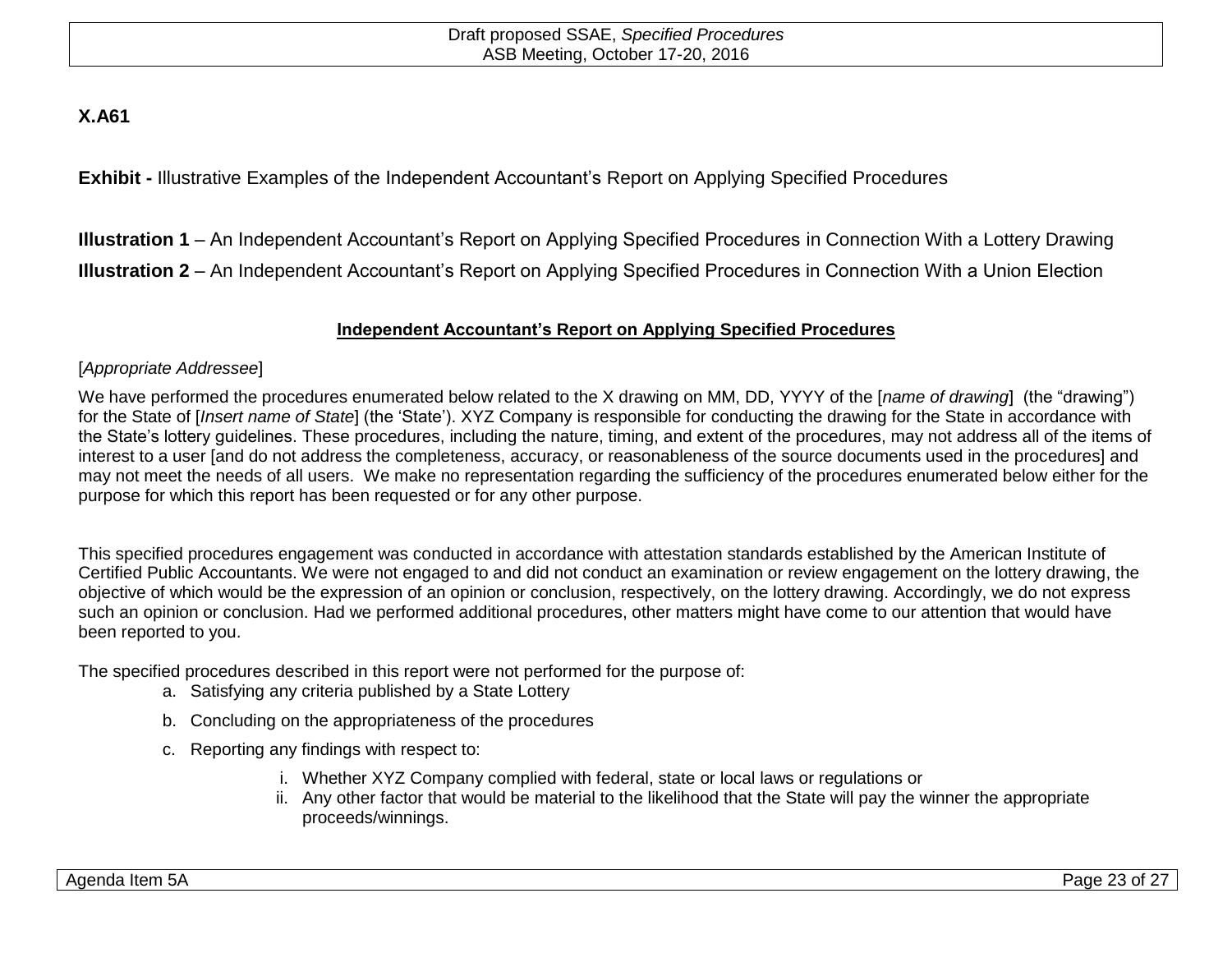For the purpose of the procedures described in this report, XYZ Company on behalf of the state, provided us with:

- a. Draw Manager's Lottery Report
- b. The lottery drawing procedures

The procedures and associated findings are as follows:

## **Phase I: Entry File Verification**

On [date], we observed:

- Security was called prior to the initiation of that Draw Manager's lottery drawing to verify that video was operational and observe the Draw Manager turning on the audio and visual buttons to record.
- The Draw Manager selected the drawing admin by....
- The Draw Manager started the Export by...
- The Draw Manager downloaded and unzipped the entry file by...

We compared the lottery, promotion, start and end dates/times in Schedule A to the Draw Manager's Lottery Report

No exceptions were found as a result of this procedure.

## **Phase II: Drawing Activity Preparation**

We observed:

- The Draw Manager launch the Secure Draw System program by...
- Under the "Prize Tiers" tab, the prize tiers and alternate promotion scheme are listed per the drawing procedures.
- The Draw Manager add the mail-in entry files by...
- The Draw Manager load the template as denoted over the drawing procedures (if applicable) on the Winner Information Screen.
- The Draw Manager add the entry files by...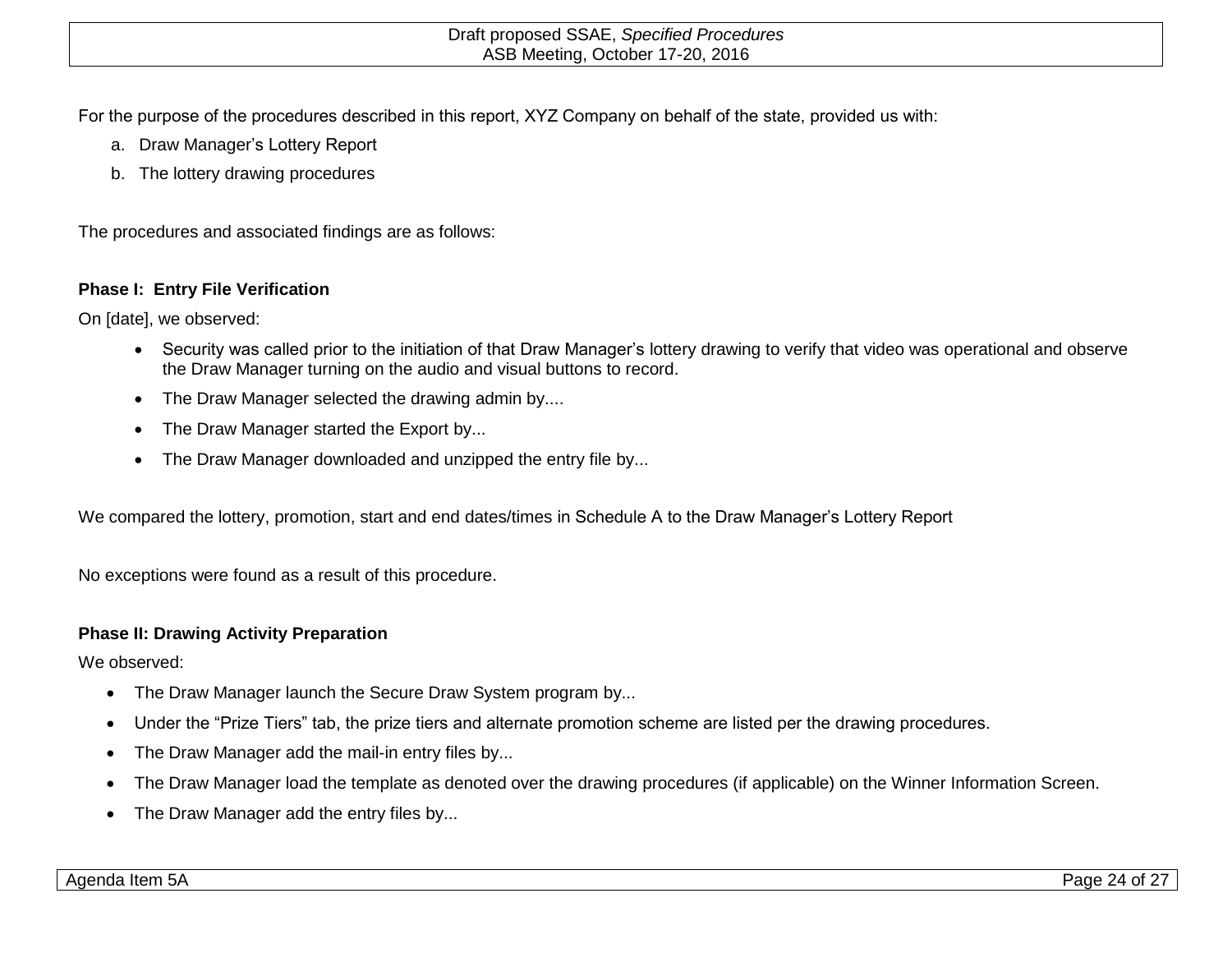No exceptions were found as a result of this procedure.

## **Phase III: Conduct Draw**

We observed the Draw Manager click on the "Start Draw" button on the "Draw" tab to commence the draw.

We observed the numbers [Insert numbers displayed] were displayed on the monitor.

No exceptions were found as a result of this procedure.

The Company is responsible for the source documents that are described in the specified procedures and related findings section. We were not engaged to perform and we have not performed any procedures other than those previously listed, nor have we performed any procedures with respect to the preparation or verification of any of the source documents. We have no responsibility for the verification of any underlying information upon which we relied in forming our findings.

Furthermore, we undertake no responsibility to update this report for events and circumstances occurring after the date hereof. We did not obtain a written statement from XYZ Company stating that the Lottery was conducted in accordance with its procedures.

[*Additional paragraph(s) may be added to describe other matters such as materiality limits.*]

[*Practitioner's signature*]

[*Practitioner's city and state*]

[*Date of practitioner's report*]

# **Independent Accountant's Report on Applying Specified Procedures**

# [*Appropriate Addressee*]

We have performed the procedures enumerated below related to Local X Union's Election Day Processes for its elections held on MM, DD, YYY. Local X Union is responsible for conducting the elections in accordance with the Election Guidelines for United Association Local Unions – Election Day Processes. These procedures, including the nature, timing, and extent of the procedures, may not address all of the items of interest to a user [and do not address the completeness, accuracy, or reasonableness of the source documents used in the procedures] and may not meet the needs of all users. We make no representation regarding the sufficiency of the procedures enumerated below either for the purpose for which this report has been requested or for any other purpose.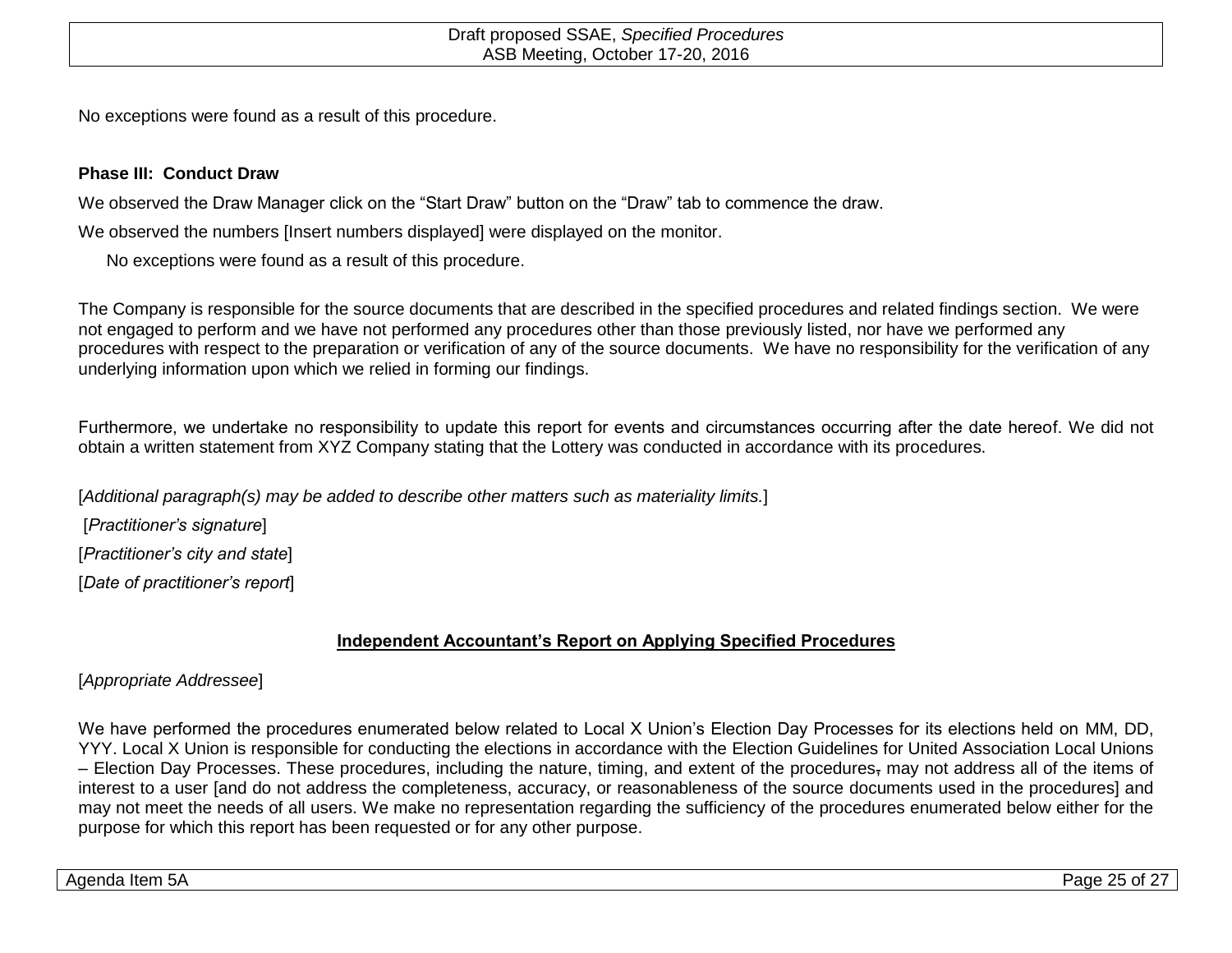This specified procedures engagement was conducted in accordance with attestation standards established by the American Institute of Certified Public Accountants. We were not engaged to and did not conduct an examination or review engagement on Local X Union's conduct of the elections, the objective of which would be the expression of an opinion or conclusion, respectively, on Local X Union's conduct of the elections. Accordingly, we do not express such an opinion or conclusion. Had we performed additional procedures, other matters might have come to our attention that would have been reported to you.

For purposes of the procedures described in this report, Local X Union provided us with Election Guidelines for United Association Local Unions – Election Day Processes

The procedures and associated findings are as follows:

## *Observers*

On [date], we observed:

- 1. Each candidate had one designated observer present at the election and the counting of the ballots.
- 2. Local X Union verified that each observer present was a member in good standing
- 3. Observers were not allowed to handle ballots
- 4. Observers were not wearing campaign buttons, stickers, or other campaign apparel

No exceptions were found as a result of this procedure.

#### *Challenged Ballots*

On [date], we observed:

- 1. Three (3) ballots were challenged by Observers
- 2. For each ballot challenged:
	- a. Voting Member was provided a blank ballot, an envelope labeled "secret ballot envelope", and a larger envelope labeled "challenged ballot envelope".
	- b. An Election Official recorded on the outside of the challenged ballot envelope, the voting member's name, membership number, reason for the challenge, name of person raising the challenge, resolution of the challenge, name of the Election Official, and the date.
	- c. Voting Member was shown to private voting area where the ballot was marked, placed in secret ballot envelope and sealed. Voting Member then placed the secret ballot envelope in the challenged ballot envelope and returned it unsealed to the Election Official.
	- d. The Election Official insured the challenged ballot envelope contained the secret ballot envelope.
	- e. The Voting Member then sealed the challenged ballot envelope and placed it in a separate ballot box maintained for challenged ballots.